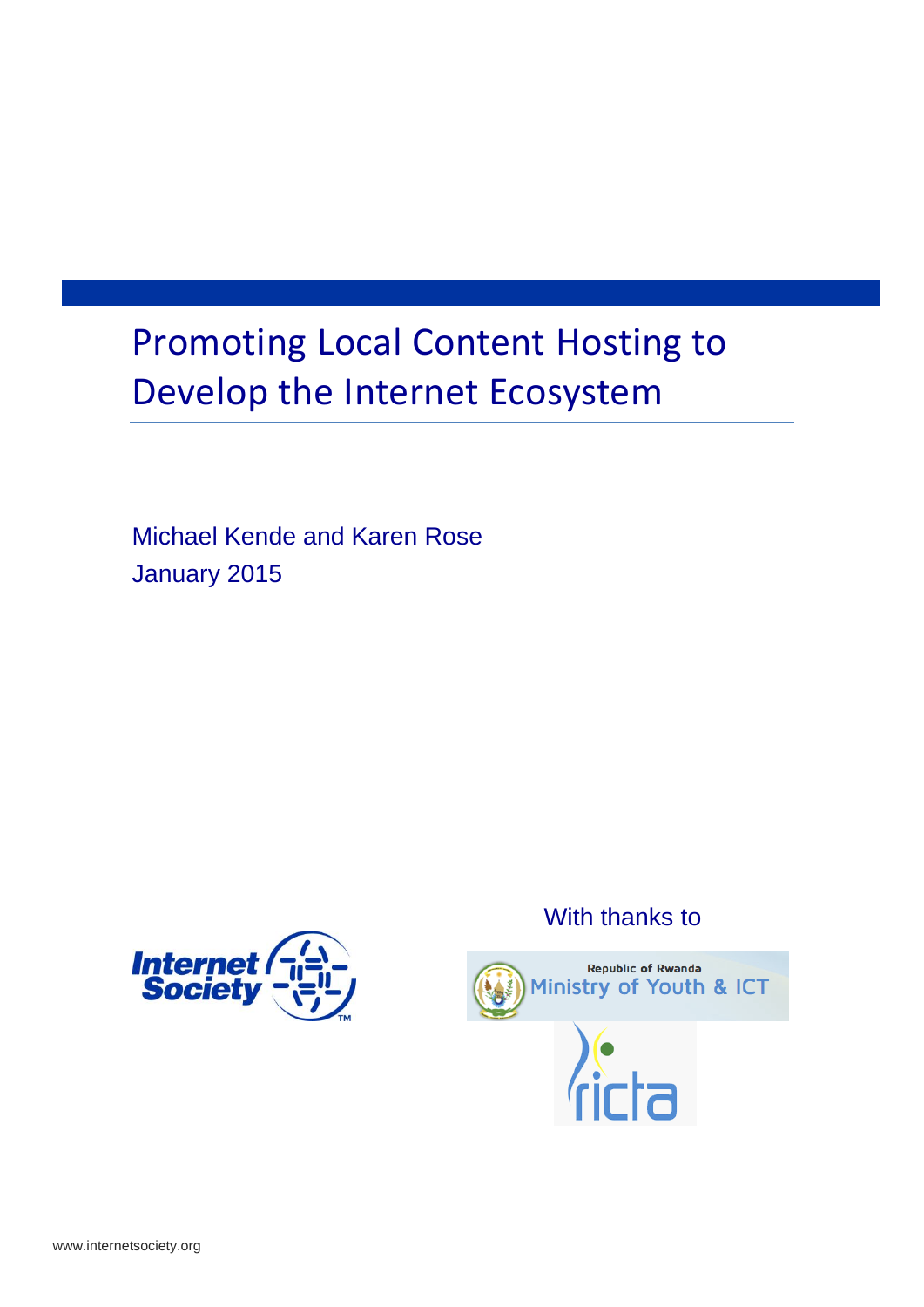## Executive Summary

In many developing countries and emerging regions the vast majority of content accessed by local users is hosted overseas. This content must traverse international links that are often expensive and sometimes under-provisioned, which can have a significant impact on the economics of access as well as the user experience. While there has been significant effort in recent years to increase the amount of locally *produced* content, we believe it is equally important to develop an effective enabling environment to encourage the local *hosting* of content, by local content developers as well as international content delivery networks, as part of efforts to more broadly develop the local Internet ecosystem.

Content providers in developing countries often choose to host content abroad in order to access lowercost hosting services. However, this can create several challenges: it tends to impose costs on ISPs, who are faced with significantly higher transit costs to deliver the content to local users; and it means the delivery of content is much slower, giving rise to a diminished user experience. The resulting reduced usage and stifling of the Internet ecosystem can be addressed with coordinated action from key stakeholders.

This paper is an effort to begin to understand the impact of content hosting decisions, as well as develop practical guidance on creating an attractive enabling environment for local content hosting. We would stress that global hosting options have clearly been valuable for content producers, and will continue to be so as local hosting markets are further developed. In particular, we do not subscribe to arguments that content producers should be *required* to host locally for any reason, including economics, security or privacy. Rather, local hosting should be a viable option, whose choice by content producers alongside global options can help promote usage and development of the local Internet ecosystem more broadly.

This report is based on an in-depth case study of the local hosting dynamics in Rwanda, however, the situation outlined is common to many developing countries. As such, we believe the frameworks for analysis and lessons learned from Rwanda will assist stakeholders in other countries to assess the challenges and realise the opportunities identified here.

#### **Impact in Rwanda of Overseas Content Hosting**

The reliance on hosting locally relevant content abroad has cascading impacts on stakeholders and the local Internet economy, including, notably, its end users:

*Cost:* Local content providers typically host their content abroad because the hosting cost is lower. However, content hosted abroad must be delivered back to the country over international Internet transit links that, in spite of significant infrastructure investments in recent years, are still expensive. The resulting high costs to access content hosted abroad are generally borne by ISPs. The result is a negative externality, where the rational decisions of content providers to host abroad have a negative impact on ISPs' costs, which in turn disproportionately increases the cost of Internet usage and limits demand.

We found in Rwanda that almost all of the commercial websites were hosted abroad, and based on the data provided to us, a small savings for the content providers in hosting abroad indeed resulted in significantly higher costs for the ISPs to access the content. For one of the larger Rwandan websites we examined, we found that the content developer achieved a saving of USD 111 per year by hosting overseas, but that this imposed USD 13,500 in transit costs for the Rwandan ISPs to deliver the content to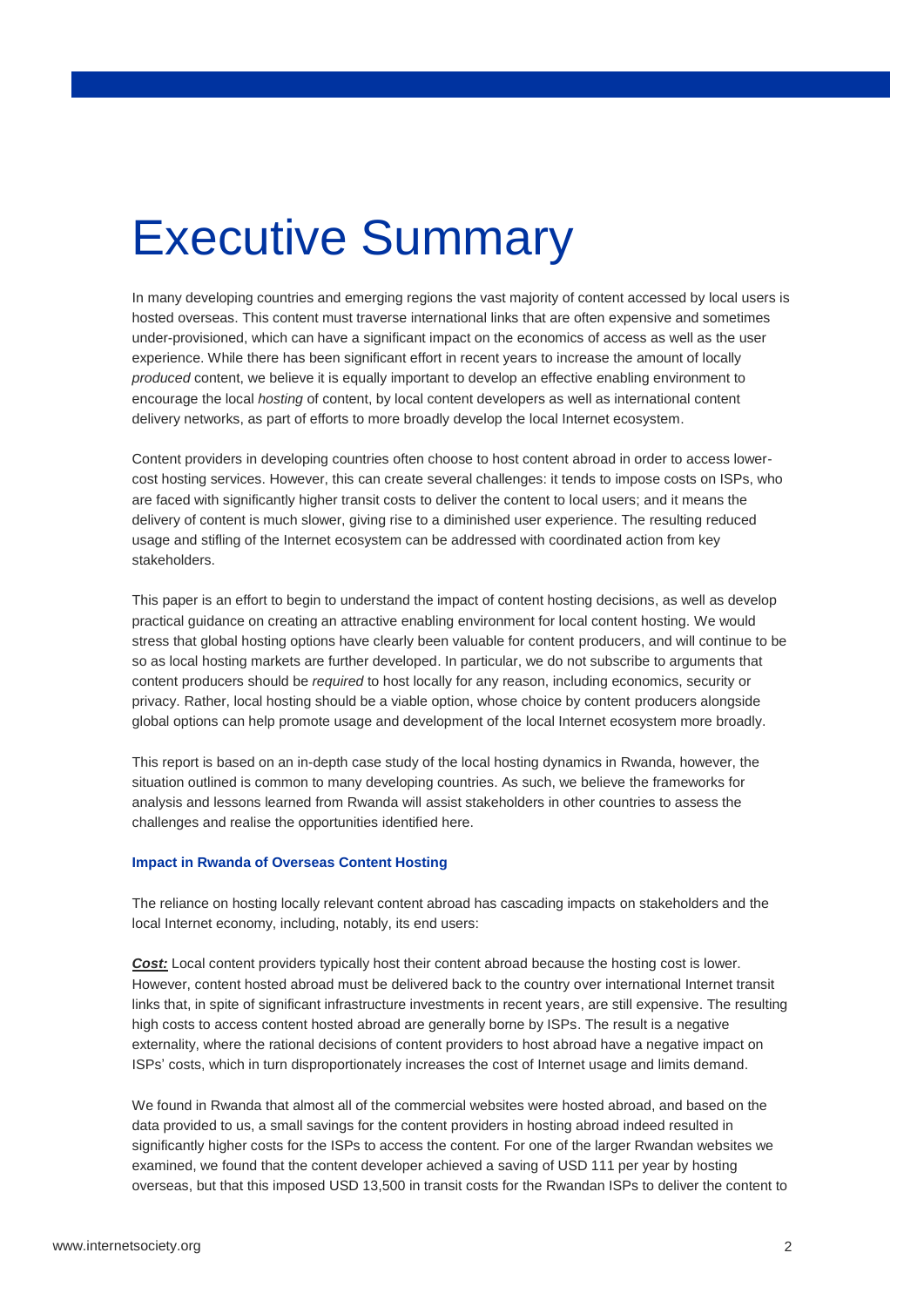local users. The fact that the direct economic impact on ISPs is somewhat limited by the modest traffic generated by the websites serves as evidence of the more significant negative impact on the market: the significant latency effects and relative high costs of access can smother demand for Internet services among end-users.

**Latency:** Hosting abroad adds latency, or delay, for users accessing the content, resulting from distance and congestion on international links. Latency negatively impacts the user experience by making content and services slower to download, and can render some services, such as interactive content and games, nearly unusable.

We measured significant latencies in accessing content hosted overseas from Rwanda: frequently 350ms latency for accessing Rwandan website sites hosted in the USA or Europe, and peak latencies of 800- 1000ms during congested evening hours. This compares to latency of around 10ms for sites hosted in Rwanda. Such latencies in turn decrease the throughput of downloading a webpage. The load delay experienced by users in Rwanda can frequently be 5 seconds or more, and this can increase for webpages composed of multiple elements. The cumulative effect can make the overall Internet experience slow and frustrating, with a corresponding negative impact on usage.

*Usage*: Together, the cost and latency involved in accessing content can depress usage, with the result that the full potential and benefits of the Internet are not realised. Depressed usage has a direct impact on content developers, as reduced user engagement with content translates to a lower potential for content and service providers to earn revenue from advertising and sales. In addition, the high latency and low throughput can limit the viability of interactive and data-intensive services

In contrast, we note the positive impact of the introduction of a Google Global Cache (GGC) and Akamai cluster in Rwanda in the past two years, which made popular international content available locally. The introduction of the GGC in mid-2013 increased traffic through the local IXP (RINEX) fourfold, which we believe was largely driven by users downloading more video content due to the improved user experience. Furthermore, Akamai recently activated a cluster in Rwanda – within two months, there has already been an 80% increase in peak-hour demand from users in Rwanda.

#### **Overcoming Incentives to Host Overseas**

We examined the factors contributing to Rwandan content developers' decisions to host abroad, evaluating them along three separate but related dimensions:

*Economic/Business***:** Just like other market players, content providers make hosting decisions based on economic and business factors, including prices and services available. The cost of providing hosting services is often higher in developing countries, which is then factored into the prices and services offered in the market. Access to lower prices for higher-capacity hosting packages is a leading reason for content developers in emerging markets to host their content abroad.

In Rwanda, one content developer reported spending USD 49.99 per year for up to 150GB capacity overseas, compared to a Rwandan offer of over USD 900 for 50GB capacity. Few content developers in Rwanda require 50GB or more of capacity, and most require far less, which makes like-for-like comparisons between offers at home and abroad very difficult. In addition, hosting prices in Rwanda have started to decrease, and there is an opportunity to ensure offers are well matched to the needs of local content developers.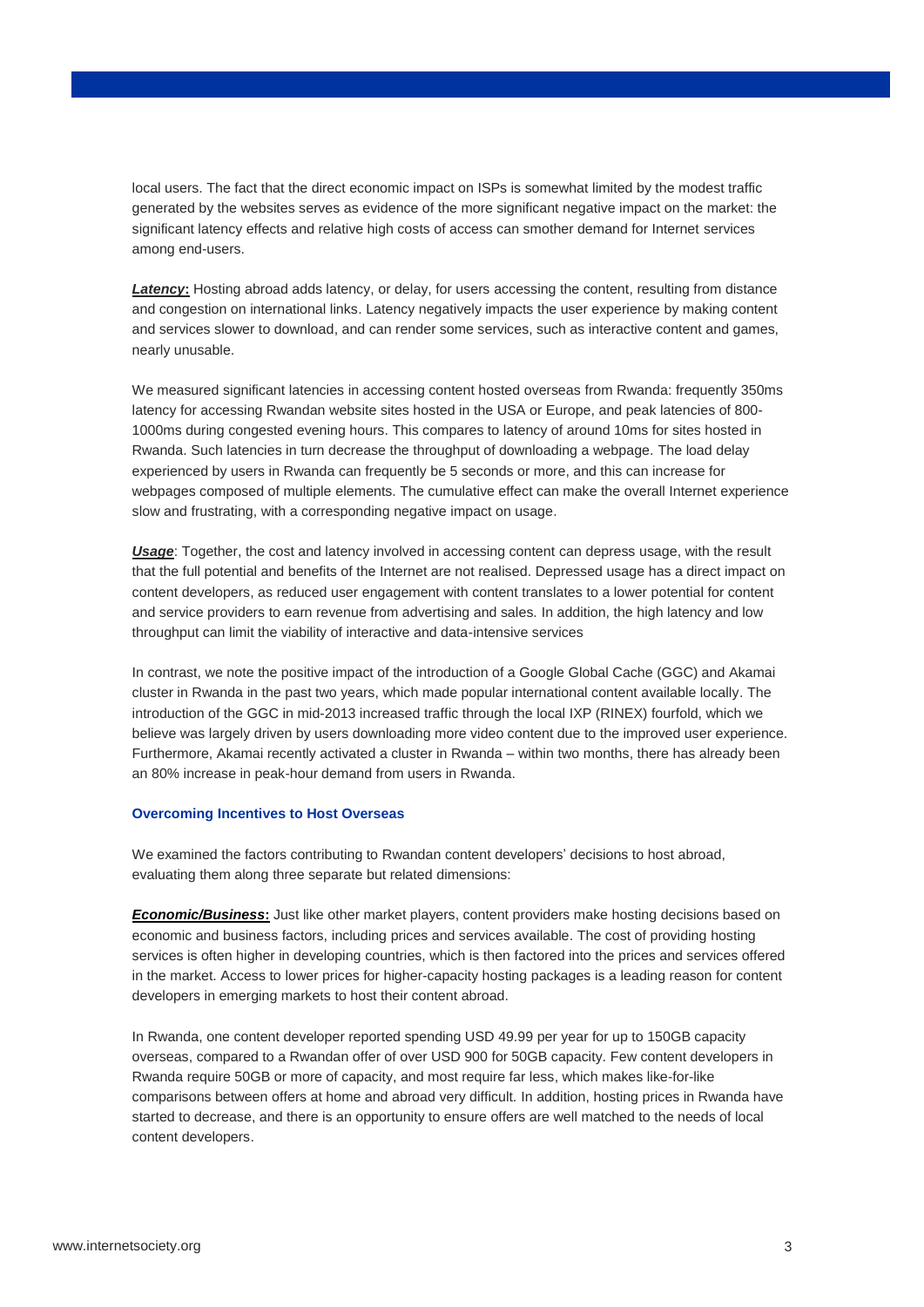Furthermore, content developers expressed a willingness to pay a reasonable premium to benefit from reduced latency and increased throughput, subject to concerns regarding the quality of hosting services, covered next.

*Technical/Skills***:** The local availability of technology and skills for hosting services and to facilitate traffic exchange between users and content are key elements in creating an effective local hosting environment. In this regard, Rwanda has a head start in its potential to increase the availably of local content, having more than one data centre in the country and a professionally run IXP that counts all major market players as its members.

At the same time, however, many Rwandan content providers explained that their decision to host websites abroad reflected a perception of higher technical competence and better service quality from overseas data centres. Content developers considered high levels of security, 24/7 customer service and trouble-shooting, and skills to host and manage advanced services (such as audio and video streaming), as qualities they would seek to compare when considering to host their content locally.

**Policy/Legal:** Legislation and regulation that affect the liability of the developer of content, the company hosting the content, and/or any intermediary distributing the content, can have an impact on hosting decisions.

In Rwanda, there is legislation to curtail hate speech that also applies to Internet content, though none of the content developers interviewed reported concerns over government intervention as a driving factor in their hosting decisions. It was also noted that restrictions on hate speech would be applicable to Rwandan content producers regardless of where the content is hosted. In addition, Government officials also noted that legislation specifically limiting intermediary liability is expected to pass shortly, providing additional certainty in the legal environment.

#### **Summary of Recommendations**

The Rwandan Internet environment has seen impressive growth in recent years due to the commitment and involvement of a range of stakeholders, including an enterprising population and business community, dedicated technical community, and key policy leadership by the Government of Rwanda. Working collaboratively from a strong starting base, Rwanda is in a favourable position to bolster the environment for local content hosting. We summarise our recommendations in the table below, which we believe will help to provide local hosting options for providers of locally relevant content.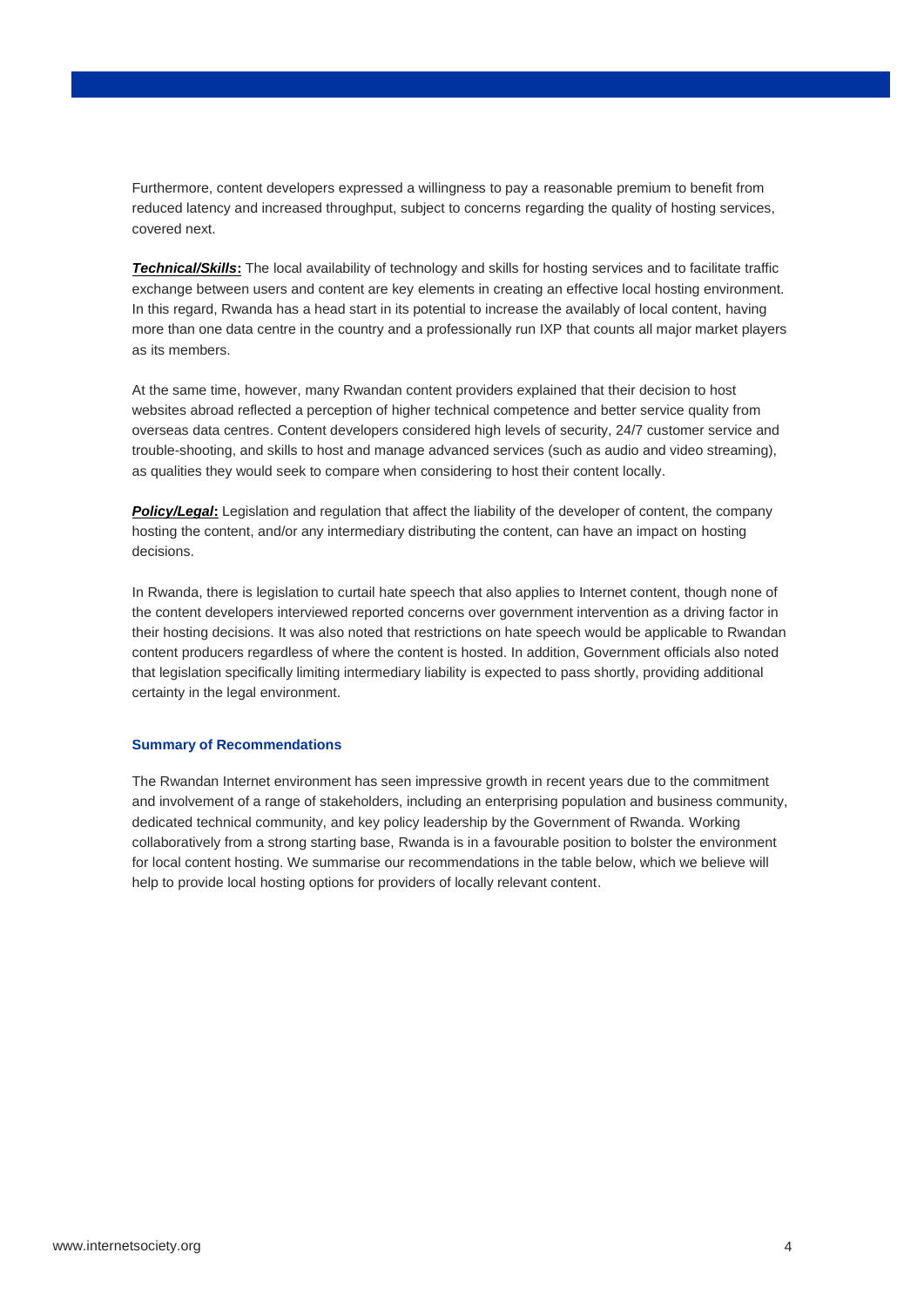| <b>Category</b>    | <b>Recommendations</b>                                                                                                                                                                                                                           |
|--------------------|--------------------------------------------------------------------------------------------------------------------------------------------------------------------------------------------------------------------------------------------------|
| General            | Conduct multi-stakeholder local content forums to raise awareness on<br>local hosting benefits, discuss issues, and identify market solutions                                                                                                    |
|                    | Promote wider implementation of data measurement tools and techniques<br>by relevant stakeholders, including ISPs and content developers, to<br>improve understanding and management of the dynamics of content<br>hosting                       |
| Economic/Business  | Further tailoring and marketing of hosting products and services by local<br>data centres to more closely match the needs of the Rwandan content<br>market, particularly the growing market in smaller websites                                  |
|                    | Greater focus by content developers on the performance and potential<br>business benefits of local hosting, in addition to cost considerations                                                                                                   |
| Technical / Skills | Development of partnerships with government or industry bodies to ensure<br>training for data-centre employees is complete and up to date to meet<br>expectations and services levels demanded by the industry                                   |
|                    | Greater advertising of existing and new local data-centre capabilities                                                                                                                                                                           |
| Policy / Legal     | Continuing to ensure legal and policy clarity for local content developers,<br>hosting providers, content delivery networks, and other relevant<br>stakeholders, including advancing legislation specifically limiting<br>intermediary liability |
|                    | Promoting local content development as a government policy priority                                                                                                                                                                              |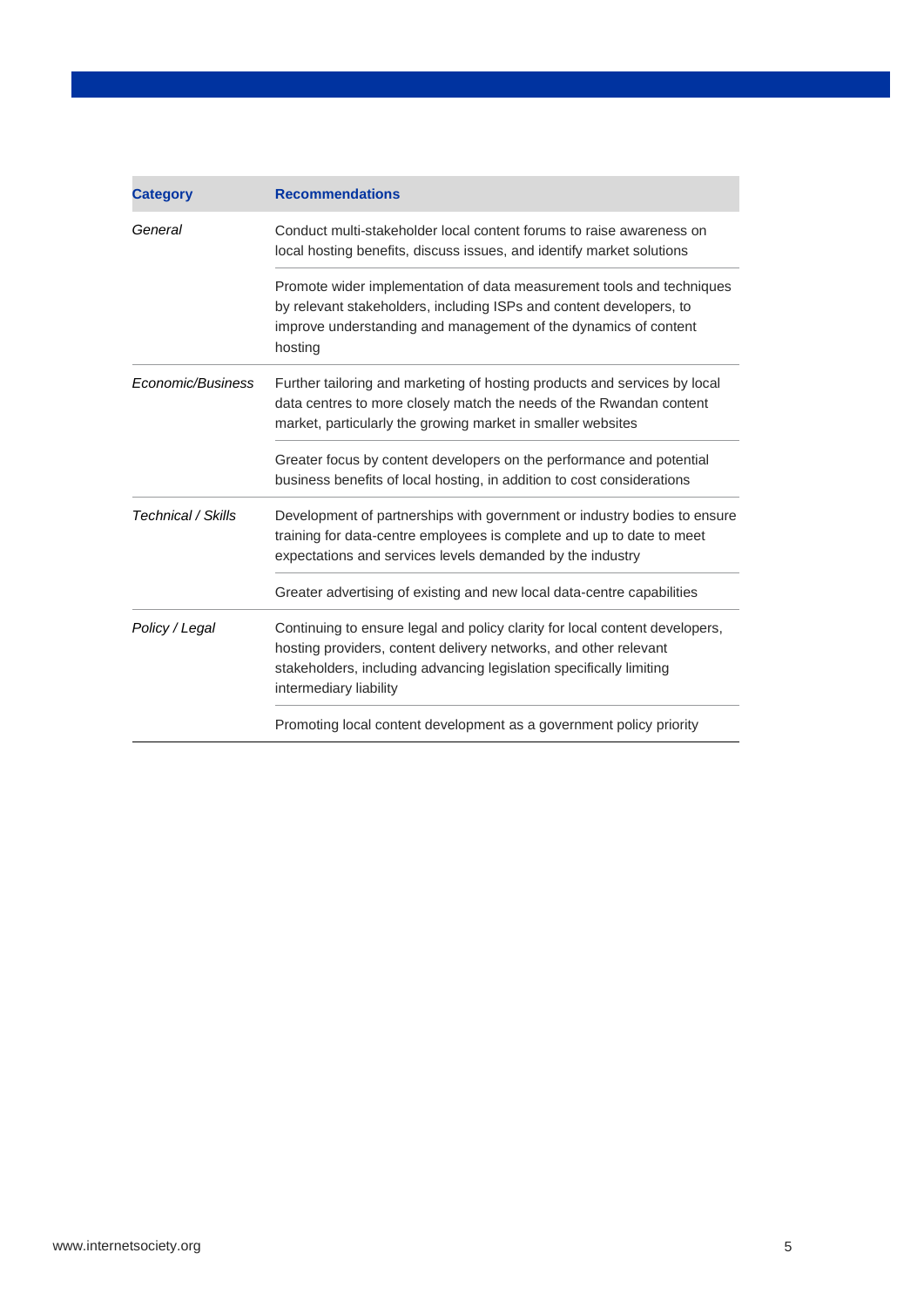| <b>Executive Summary</b>                                           | $\overline{2}$ |
|--------------------------------------------------------------------|----------------|
| Impact in Rwanda of Overseas Content Hosting                       | $\overline{2}$ |
| Overcoming Incentives to Host Overseas                             | 3              |
| Summary of Recommendations                                         | $\overline{4}$ |
| <b>Introduction</b>                                                | $\overline{7}$ |
| <b>Background</b>                                                  | 9              |
| <b>Content Hosting Externality</b>                                 | 10             |
| An Enabling Environment                                            | 12             |
| Methodology                                                        | 12             |
| <b>Internet Connectivity in Rwanda</b>                             | 13             |
| <b>Internet Market and Policy</b>                                  | 13             |
| Box 1: International Capacity Costs and the Content Equation:      | 15             |
| <b>Local Content Providers</b>                                     | 16             |
| Box 2: Local Content in Rwanda: A Growing Market                   | 18             |
| Economic/Business Incentives of Hosting Abroad                     | 18             |
| Technical/Skills of local hosting providers                        | 19             |
| Legal/Policy issues related to local hosting                       | 19             |
| Recognised Benefits of Hosting Locally                             | 20             |
| <b>Analysis</b>                                                    | 21             |
| Economic / Business Issues                                         | 26             |
| <b>Technical / Skills Issues</b>                                   | 27             |
| Legal / Policy Issues                                              | 27             |
| <b>Recommendations</b>                                             | 29             |
| <b>General Recommendations</b>                                     | 29             |
| Economic / Business Recommendations:                               | 29             |
| Technical / Skills Recommendations                                 | 30             |
| Policy / Legal Recommendations                                     | 30             |
| Box 3: Local Content Hosting: Focusing on the Enabling Environment | 31             |
| <b>Conclusion</b>                                                  | 32             |
| <b>Annex: Acknowledgements</b>                                     | 34             |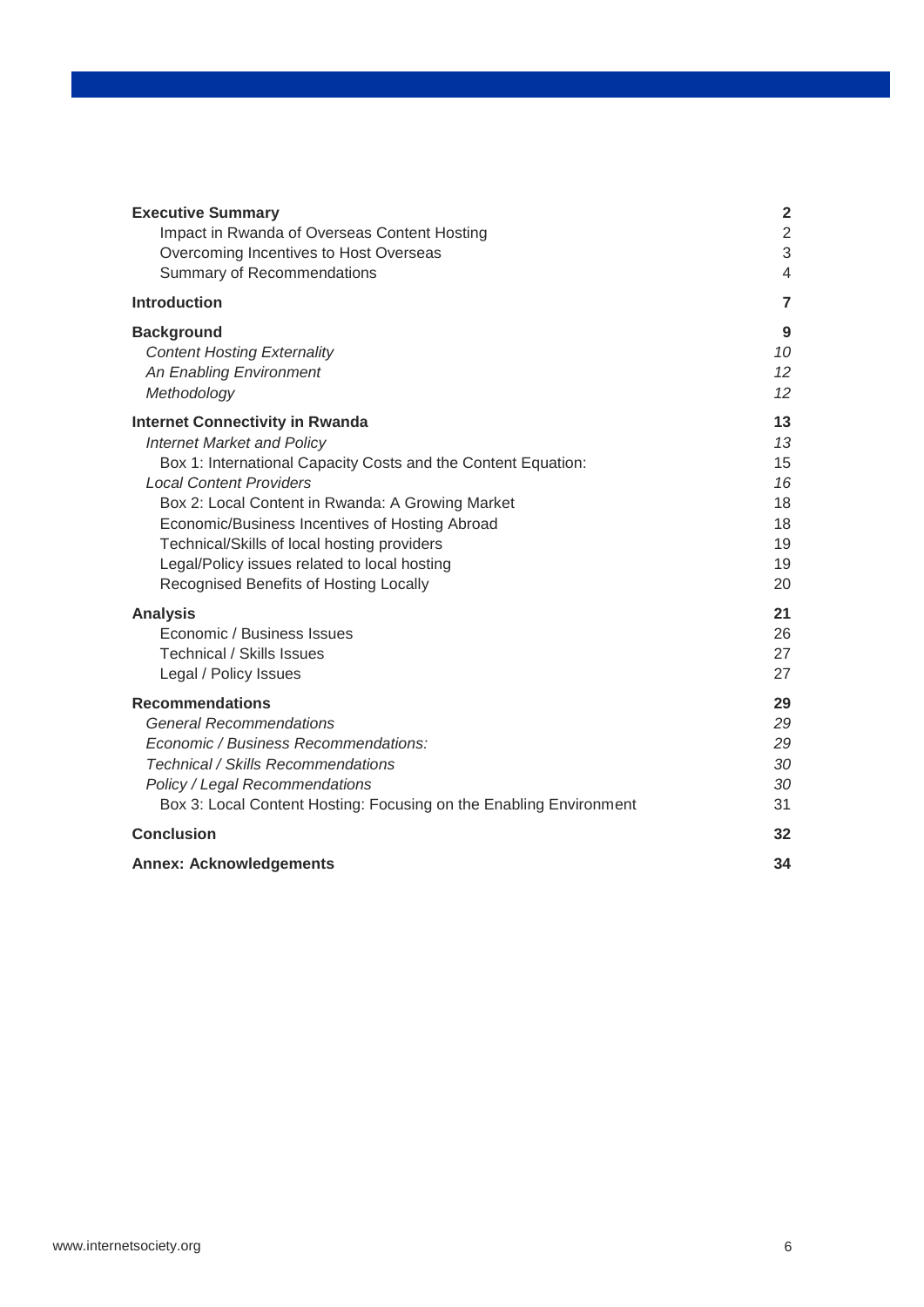## Introduction

In recent years, Internet development efforts have focused mainly on expanding Internet access infrastructure in order to close the digital divide separating countries and regions that have high levels of Internet penetration and usage from those that do not. Efforts to promote local access, submarine cables, terrestrial backbones, and Internet exchange points (IXPs) have met considerable success, with billions of dollars of investments enabling increases in connectivity in emerging regions. However, there is significant evidence that Internet adoption now lags behind access availability in many regions, and that actual usage lags its potential. In other words, existing access infrastructure may be under-utilised, with the broader Internet ecosystem also remaining under-developed.

The use of locally relevant content to increase interest and drive adoption and usage of the Internet has attracted significant attention, in terms of research and policy consideration.<sup>1</sup> Less attention has been paid to the infrastructure and conditions required to promote the local hosting of relevant content. For adoption and usage to grow, it is critical that users have access to content that is locally relevant, but even relevant content may not be consumed if it is not quickly and cheaply accessible. For the purposes of this paper, we define the relevance and accessibility of content separately:

- **Locally relevant content** can include content generated internationally or locally, which meets local interest in news, information, services, and entertainment, among the wide range of content types, and is generally available in local language(s).<sup>2</sup> It can be made available on local or global platforms (such as YouTube) and can be hosted locally or abroad.
- **Locally hosted content** refers to locally relevant content that is hosted in-country, either on servers, in caches, or delivered by content delivery networks (CDNs) with a presence in the country. We have chosen a broad definition to reflect the wide variety of models that content developers can use to deliver content in a country, while focusing on the benefits of having the resulting locally hosted content directly available to end-users.

We make a distinction between 'locally relevant content' and 'locally hosted content' because most, if not all, countries already produce locally relevant content, but it is not always available or hosted locally, which has an impact on usage. Evidence from Internet service providers (ISPs) in a number of countries in Africa, for example, suggests that very little Internet content is hosted locally, with the bulk of it hosted internationally. One of the clear benefits of an open, global Internet is the ability for companies, entrepreneurs, and individuals to benefit from globally available technology and services, including hosting services, regardless of their location. In the evolution of Internet markets around the world, a common development path has included initial growth in access networks, with most content sourced from abroad, followed by growth in local data hosting infrastructure and services, and a related increase in locally hosted content.

<sup>-</sup><sup>1</sup> One such piece of research is the 2011 UNESCO/OECD/ISOC study "The Relationship Between Local Content, Internet Development, and Access Prices."

 $<sup>2</sup>$  The definition in this study of "locally relevant content" is somewhat similar in notion to the definition of "local content" used in the</sup> UNESCO/OECD/ISOC study "The Relationship Between Local Content, Internet Development, and Access Prices." The term "locally relevant content" as used in this paper also includes technical and software services requested by local users, for example computer operating system and security software updates, and internationally produced content of local interest, such as the latest worldwide music hit popular with local users. Furthermore, we make a distinction in this paper between "locally relevant content" and "locally hosted content" to differentiate between content that is of interest to local users regardless of where it is hosted, to content of interest to local users that is hosted in-country or available through the local presence of a CDN. We do so as the location of content impacts the economics and technical efficiency of the delivery to end-users.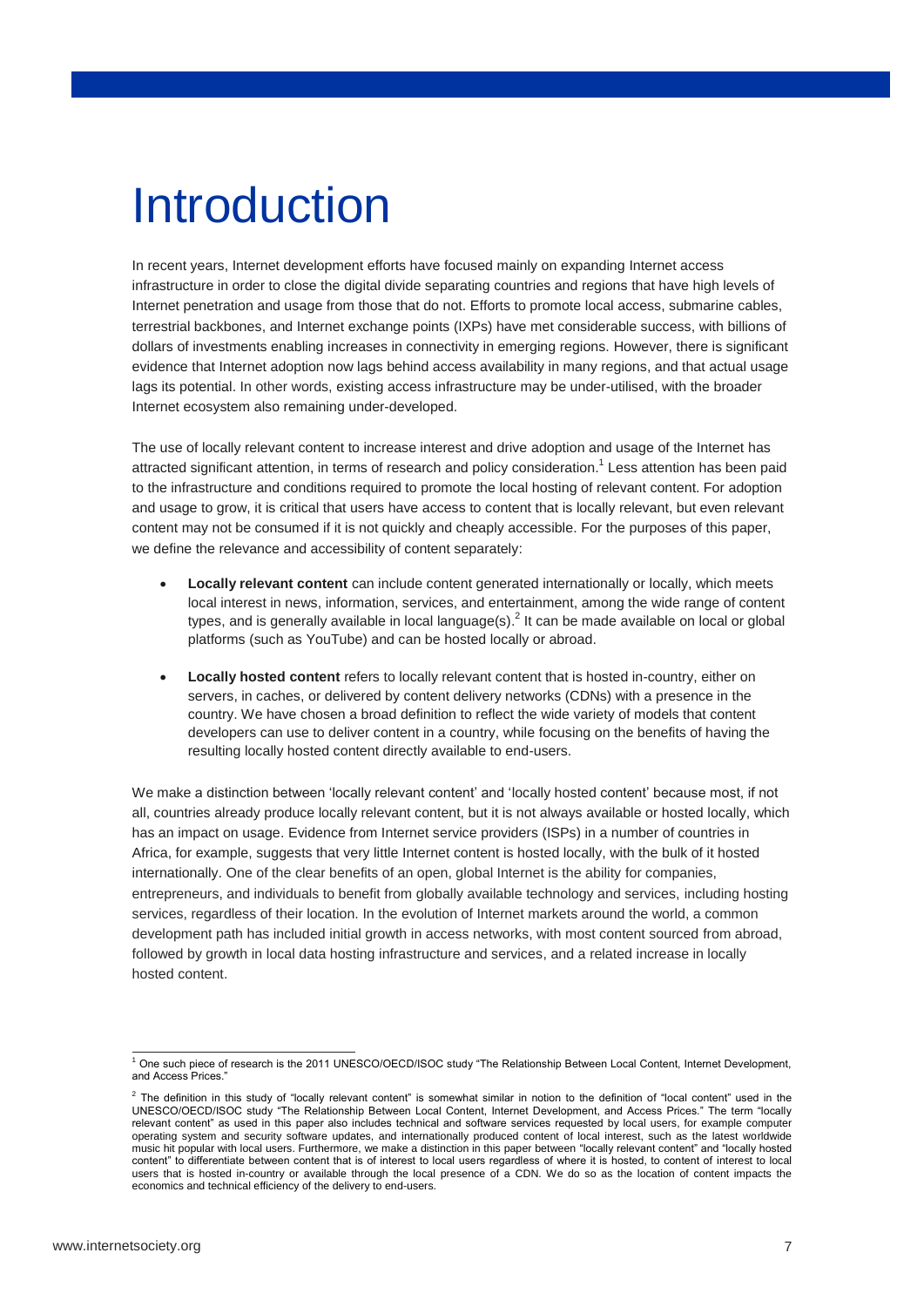The current situation in Africa has clear parallels in the European telecommunications markets in the early days of the Internet. At that time, when European telecommunications markets were not yet liberalised, much of European traffic was sourced from the USA. For historical reasons, most early Internet content was hosted in the USA, where the Internet first developed. As a result, ISPs in Europe had to connect to the USA to access the content, and used these same links to exchange local and regional traffic – a result sometimes referred to as tromboning. As domestic and cross-border markets in Europe began to liberalise and the cost of local and regional links fell, more and more traffic remained within Europe for two reasons:

- First, a number of IXPs emerged to allow local traffic to be exchanged locally and regional traffic to be exchanged regionally, which eliminated the tromboning of traffic through the USA. This not only reduced the latency of traffic exchange, by eliminating the international transport to and from the USA, but also saved costs as local transport costs fell in relation to international transport.
- Second, these IXPs grew to become large traffic hubs as an increasing amount of content was located near them in order to be able to distribute traffic more efficiently. As with traffic exchange, locating content locally or in the region lowered the latency of access, while also lowering the cost – the subject at the heart of this paper.

We expect a similar evolution in Africa. Alongside many international and local partners, the Internet Society has undertaken a significant amount of work to support the development of IXPs in many countries in Africa and other regions – these IXPs connect access networks and thereby act to eliminate tromboning.<sup>3</sup> However, IXPs in Africa have yet to attract significant amounts of content. In this paper, we investigate why this is the case, and provide recommendations to increase the amount of locally hosted content available.

It is important to note that local content developers should have choice on where to host their content, including options to host their content locally and overseas. In many developing countries, however, the local hosting market is yet to mature, limiting the practical options available for content developers to host locally. The lack of locally hosted content can in turn have significant impacts on the entire Internet ecosystem in a country. First, accessing any type of content abroad can be very costly for ISPs and therefore, international links are typically under-provisioned, resulting in slow access times that limit usage. Second, the high costs for accessing international content are passed on to users, with high prices acting to limit usage. Finally, these limits on demand will, in turn, restrict the creation of further Internet content, keeping the entire ecosystem underdeveloped.

We developed this study using Rwanda as an in-depth case study. In doing so, we had the fortune and privilege to work in close partnership with the Ministry of Youth and ICT (MyICT) in Rwanda along with the major government, business, and technical stakeholders in the country (see acknowledgements in the Annex). As a result, we received data and insights that were critical to developing the analysis and recommendations outlined in this report, and will continue to work with Rwanda to support the implementation of the recommendations and to monitor and report on the results.

While the results were based on a study of a single market, the situation outlined here is common in many developing countries. As such, we believe our analysis and recommendations have broader implications for other developing countries where locally hosted content has been slow to emerge.

 3 For more information regarding the Internet Society's work on IXPs, see http://www.internetsociety.org/what-we-do/issues/internetexchange-points-ixps.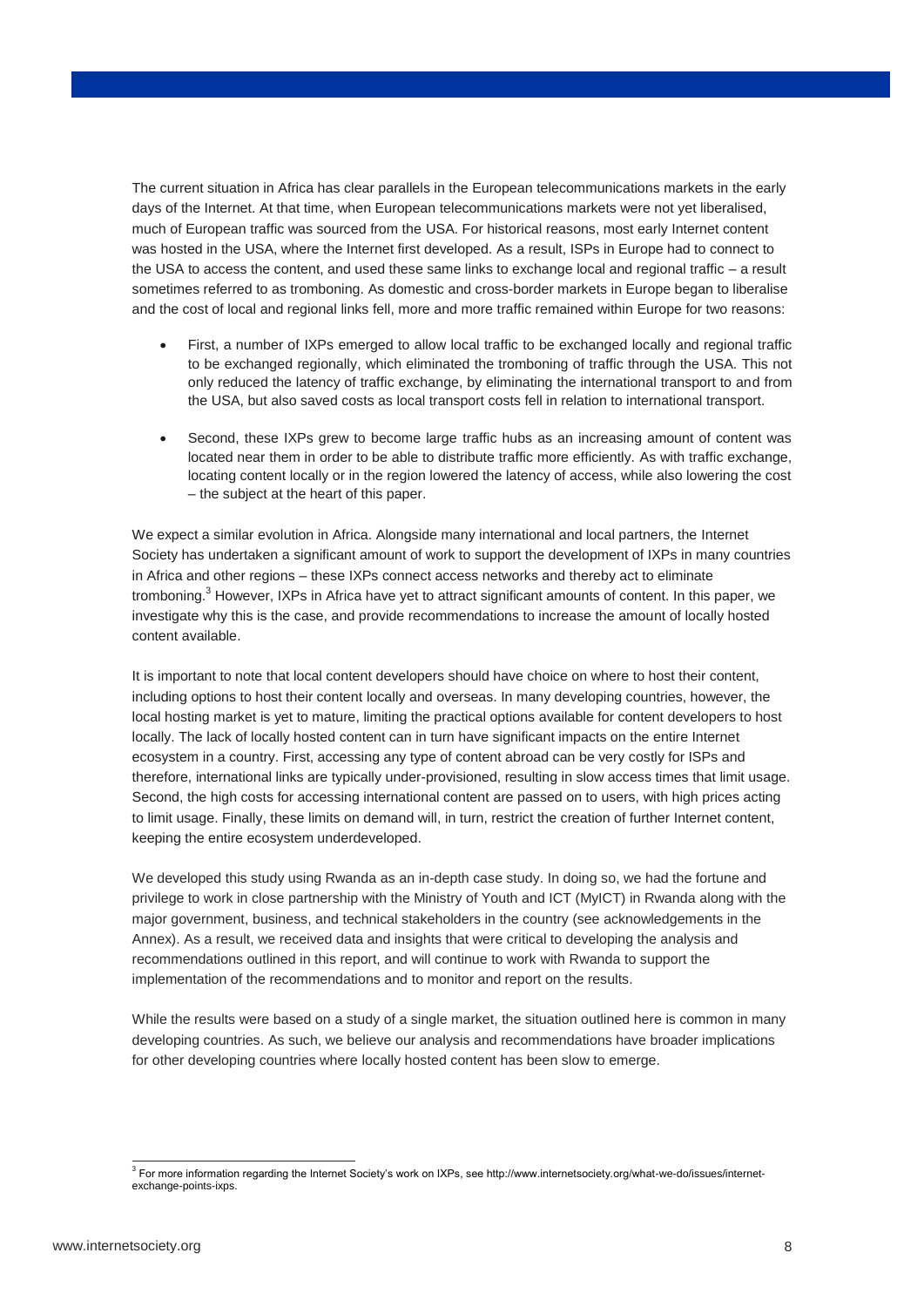## **Background**

Hosting locally relevant content abroad has three cascading impacts on stakeholders, including, notably, end-users.

- *Cost.* In spite of significant expansion of and upgrades to infrastructure serving developing regions (including submarine cables, national and regional fibre backbones, and satellite networks) international Internet transit is still expensive and usually much more costly than domestic Internet traffic. While it is true that transit bandwidth capacity is getting cheaper over time, the benefits are offset by ever-increasing traffic volumes resulting from more data-rich content such as video. The resulting high costs to access content hosted abroad are generally borne by ISPs, and most often passed on to customers, typically in the form of data usage charges.
- *Latency*. In addition, hosting abroad adds latency in accessing the content. This is true in part because of the increased distance that the content must travel, but also because ISPs may choose to under-provision expensive international links, resulting in congestion and additional latency. It can also negatively impact the technical functioning of the data exchange itself. This latency diminishes the user experience in accessing content and services, and can render some services, such as interactive content and games, nearly unusable.
- *Usage*. Together, the cost and latency involved in accessing content abroad depresses usage, with the result that the full potential and benefits of the Internet are not realised.<sup>4</sup>

A previous Internet Society study on the impact of the Kenya Internet Exchange Point (KIXP) illustrated that placing popular content locally can have a significant impact on the market. <sup>5</sup> Specifically, the study showed a significant increase in traffic when a Google Global Cache (GGC) was made available to all ISPs via the exchange point. Below, we will show a similar impact when a GGC was placed in Rwanda.

The KIXP study also showed that much of the increased traffic in Kenya was newly generated traffic, not traffic that formerly was accessed from outside Kenya. By having the GGC accessible through KIXP, latency went down significantly, leading Kenyan users to begin to access more content, in particular the YouTube videos that made up much of the cache. This additional traffic, in turn, did not incur international transit costs for the ISPs, saving the ISPs at least USD 1 million per year while also increasing their revenues from data usage by up to USD 6 million per year.

Given the clear benefits involved with localised hosting of content, the question is, why is more content not hosted locally? We believe that the answer relates to a separation between the benefits and costs of local hosting across different stakeholders.

In particular, the immediate economic benefits of local hosting, as seen in the Kenyan example above, accrue to ISPs - accessing content locally saves them costs on international transit, while increasing their data usage revenues. But, of course, the decision to host content locally is not made by the ISPs; it is made by the content providers, whose calculus is a bit more complicated.

 4 In follow-on research, we will analyse whether increased usage from locally hosted content also increases the incentives to create new local content.

<sup>5</sup> Kende, Michael and Charles Hurpy, "Assessment of the impact of Internet Exchange Points – empirical study of Kenya and Nigeria." April 2012. See http://www.internetsociety.org/ixpimpact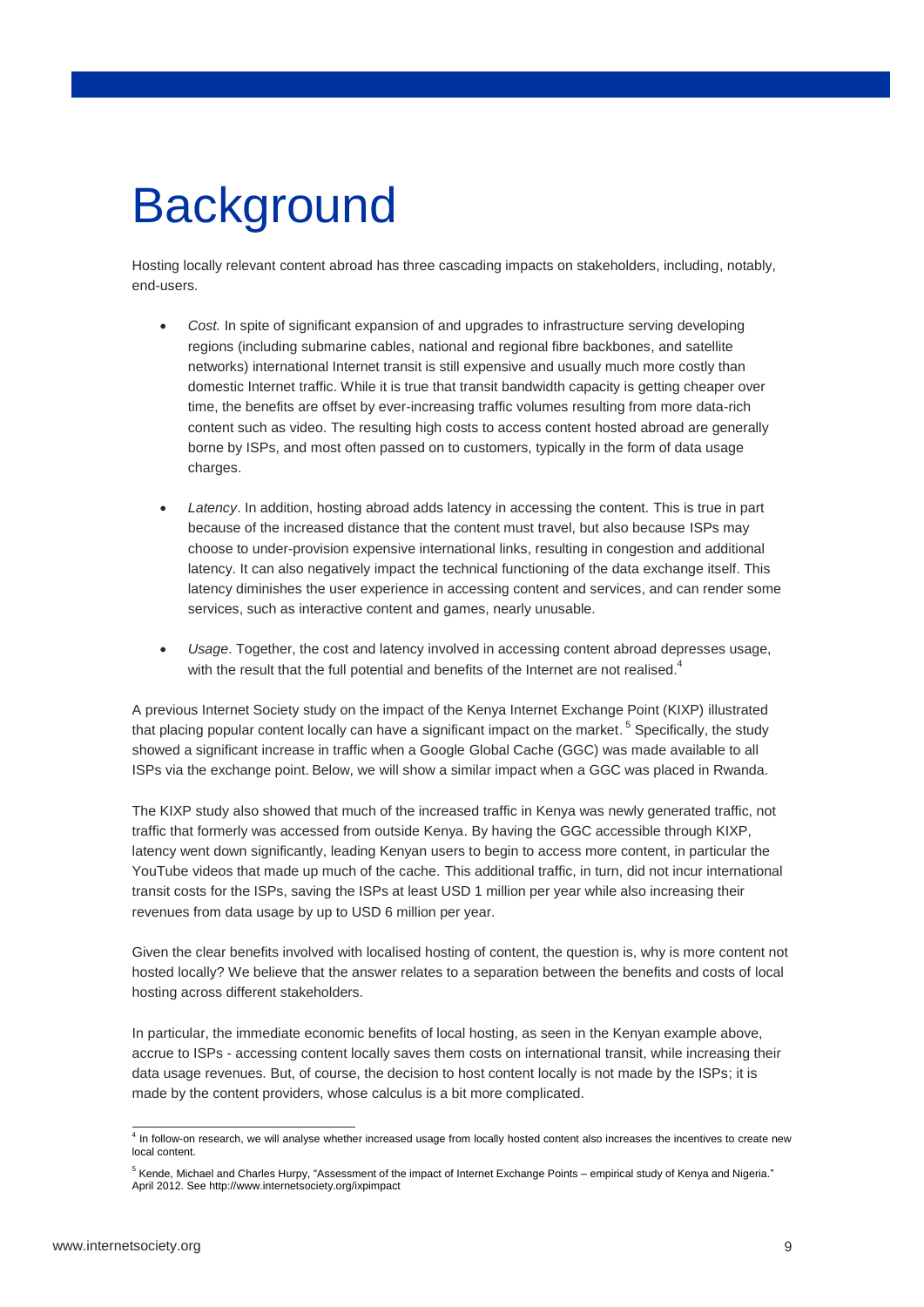Based on our research in Kenya and Rwanda, which we believe is applicable in other developing countries, hosting content locally often involves higher costs than hosting abroad, and many content developers have at least a perception that the quality of local hosting may be lower. These costs (actual and perceived) are direct and clear; the benefits of hosting locally, in terms of increased usage from lower latency, are indirect and may not be fully foreseeable or accounted for when content developers make hosting choices.

The result, in economic terms, is a negative externality, in which the rational decisions of the content providers to host abroad have a knock-on impact on the ISPs, and more broadly on the rest of the ecosystem.<sup>6</sup> It is this externality that we seek to quantify in this paper, while working with the industry in Rwanda in order to highlight the benefits for all of hosting more content locally.

### Content Hosting Externality

In a country with a robust IXP, hosting content abroad results in an inefficient outcome compared with accessing content that is hosted locally and available through a connection with the IXP.

Content developers in emerging economies often have rational economic incentives to host their data abroad, but local ISPs bear the cost in terms of international transit costs. If hosted locally, the content traffic could be exchanged at the IXP and would not require any international capacity to deliver to endusers. With international transit being significantly more expensive than peering locally at the IXP, ISPs are incurring the bulk of the costs for accessing the internationally hosted data – not the content developer.

Data Centre International International Carrier Carrier Transit Local Local 555 costs: **ISP** ISE high Local Hosting cost: Latency: low high Users Content Developer

<span id="page-9-0"></span>Figure 1 Outcome of hosting locally relevant content abroad (Source: Internet Society, 2014)

[Figure 1](#page-9-0) above illustrates the situation when content developers choose to host locally relevant content abroad to save money on hosting. The cost savings for the developer hosting abroad are likely significantly outweighed by the additional transit costs for ISPs to bring that data back to local users. Hence, there is

-



 $6$  A negative externality is defined as a cost impacting one or more people who are not a party to the original transaction. In other words, the transaction is imposing a social cost on others, which is not taken into account when economic decisions are being taken. An example is pollution, in which case a factory may choose a technology that creates air pollution, which the factory would not have to account for unless a third party such as the government imposes limits on pollution.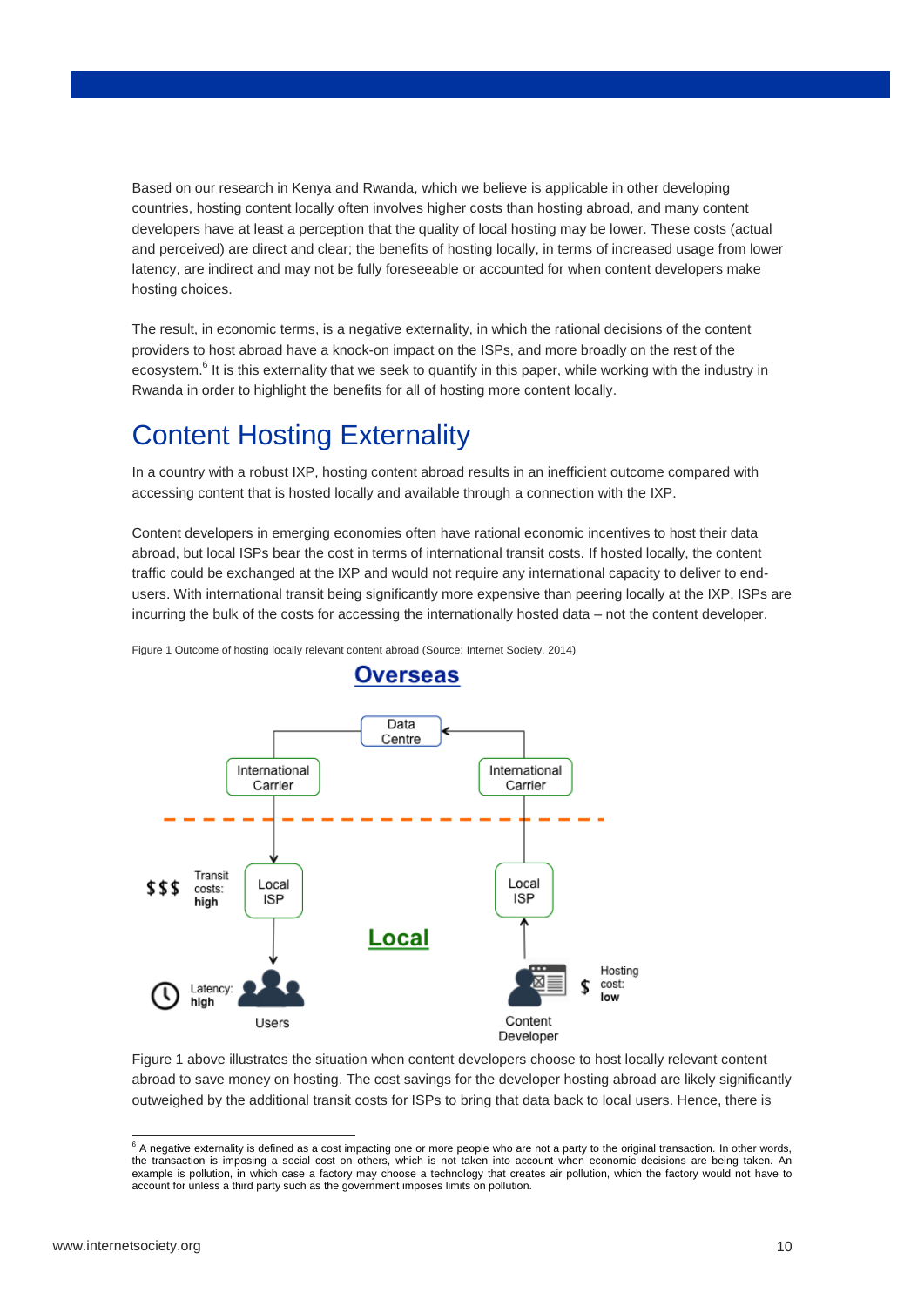room to improve economic efficiency by locating the content domestically, as shown below. However, the economic impact is not evenly distributed between the ISPs and content developers, which must be addressed in order to increase the amount of locally hosted content.



<span id="page-10-0"></span>Figure 2 Outcome of hosting locally relevant locally (Source: Internet Society, 2014)

[Figure 2](#page-10-0) above illustrates the situation when locally relevant content is hosted locally, and is able to take advantage of an effective local IXP. In this case, the content developer hosts the content at a local data centre, which typically costs more than international hosting, based on scale economies and power costs. At the same time, that traffic can be exchanged locally, at the IXP, alongside other traffic from the data centre.<sup>7</sup> The web content is thus delivered to local ISPs, without any international transit costs.

Lowering the costs of accessing locally relevant content by hosting it locally is likely to benefit a broad set of stakeholders, since overseas hosting can result in the ISPs shifting some of their additional international transit cost burden onto customers in the form of higher prices or data caps. Local hosting of locally relevant content could consequently initiate a positive cycle of lowered costs for access, which could spur an increased demand for, and supply of, local content.

Hosting more content locally would not only lower costs, but also improve the quality of service. Lowering latency will increase consumption of existing websites, and also encourage the creation and take-up of new services and applications. For instance, some services, such as VoIP and video streaming, are directly dependent on a fast and reliable network to function. As was seen with the example of YouTube availability in Kenya, decreased latency could increase the usage of such services, as well as stimulate and enable the development of local alternatives.

In sum, the situation where there is a lack of locally hosted content can be described as generating three significant constraints:

- *Costs*: Hosting locally relevant content abroad generates high costs of international transit, which in turn increases the price of Internet access for all stakeholders.
- *Latency*: Hosting content abroad increases latency, with a significant negative impact on online businesses, as well as access and the creation of new services.
- *Usage*: hosting content abroad generates a negative feedback loop of increased costs that constrains access for users and businesses.

<sup>-</sup> $^7$  We assume that any transit charges to bring the traffic to the IXP for exchange are marginal to existing contracts with an ISP or between the data centre and the IXP, and thus will not represent any significant cost for the local traffic exchange.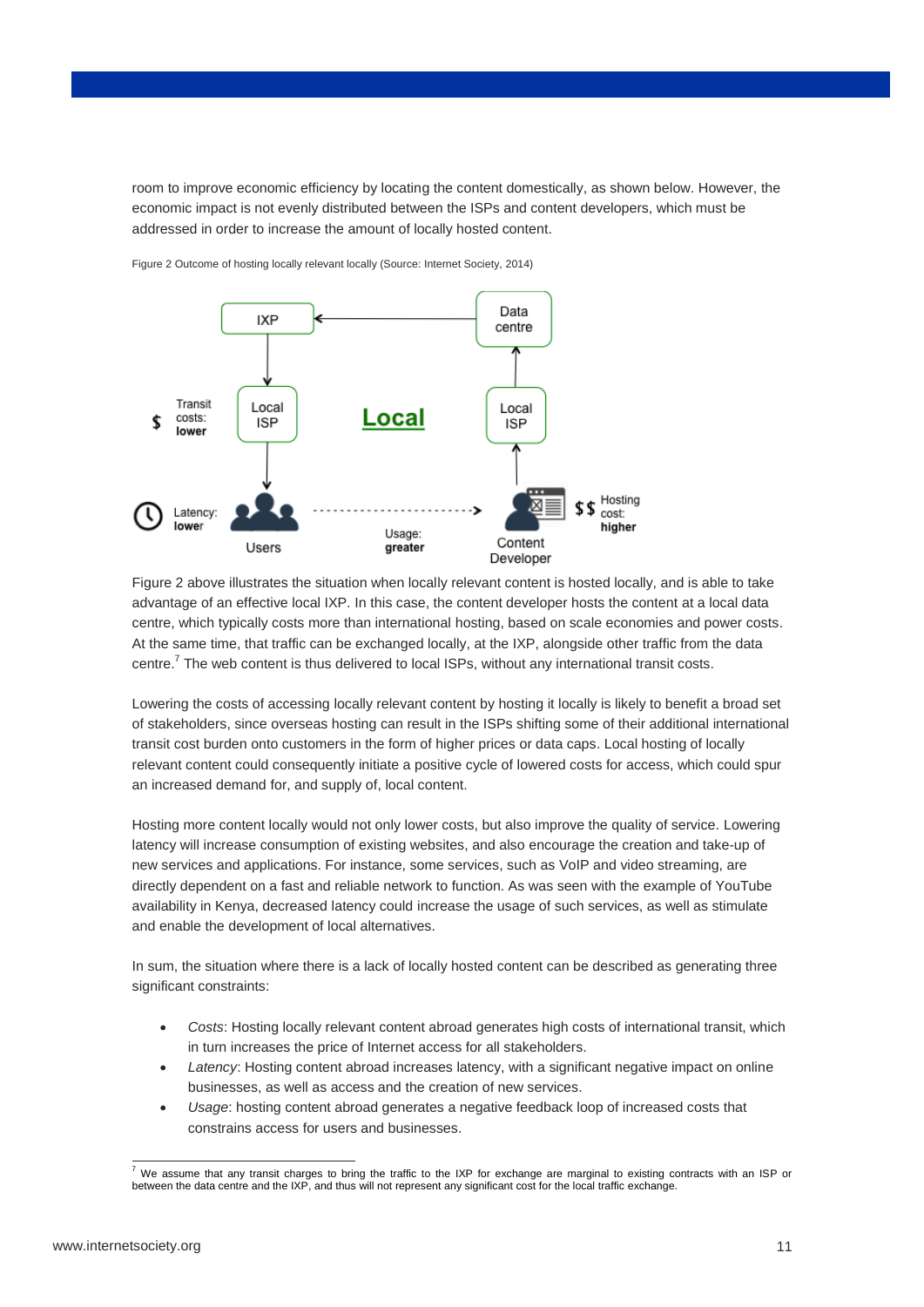Below we identify the impact of hosting abroad, and examine how to increase the incentives to host content locally.

## An Enabling Environment

The characteristics of any ecosystem are intrinsically linked to its environment. Different conditions act as important determinants of the development and sustainability of the ecosystem. The Internet's ecosystem is no different and is fundamentally dependent on conditions stemming from many factors, which we gather into three separate but related dimensions: *Economic/Business*, *Technical/Skills, and Legal*/Policy.

- *Economic/ Business*: Prices play a key role in driving economic decisions. Content providers, of course, factor prices into their business decisions just as any other economic actor would. Indeed, as described above, the cost savings available by hosting abroad are a main trigger for the decision of where to locate content. Promoting economic/business conditions that can encourage local hosting and thereby lead to a more efficient outcome is thus an important part of the enabling environment.
- *Technical/Skills:* The technical dimension describes the quality of services in the hosting environment, which may also have an impact on where the content is hosted. This includes the terms and conditions offered by the hosting provider, and includes factors such as a reliable supply of electricity and the availability and training of staff.
- *Legal/Policy*: Commercial activities are dependent on the institutional framework in which they operate. Legislation and regulation that affects the liability of the developer of the content, the company hosting the content, and/or any intermediary distributing the content, can have an impact on the decision of where to host the content.

We will use this as the framework for analysing the situation in Rwanda and developing recommendations.

### **Methodology**

In order to highlight the current situation, we have worked with key stakeholders across the Internet ecosystem of Rwanda. This included individuals and entities from across the Rwandan ISP and hosting industry, technical community, content developers, website developers, and government, among others. The analysis relies on qualitative and quantitative data collected from those stakeholders, as well as data from international CDNs with presence in Rwanda. The identification of the key stakeholders in Rwanda was facilitated by MyICT, with the help of the Rwanda Information and Communication Technology Association (RICTA).

Data cited in the report has been collected using a questionnaire targeted to the key stakeholders, as well as through information obtained through a workshop held in Kigali, Rwanda, on 9 July 2014. Some of the information has also been provided through meetings with individual stakeholders. In order to gather commercially sensitive business data from providers, we have anonymised the sources for this report.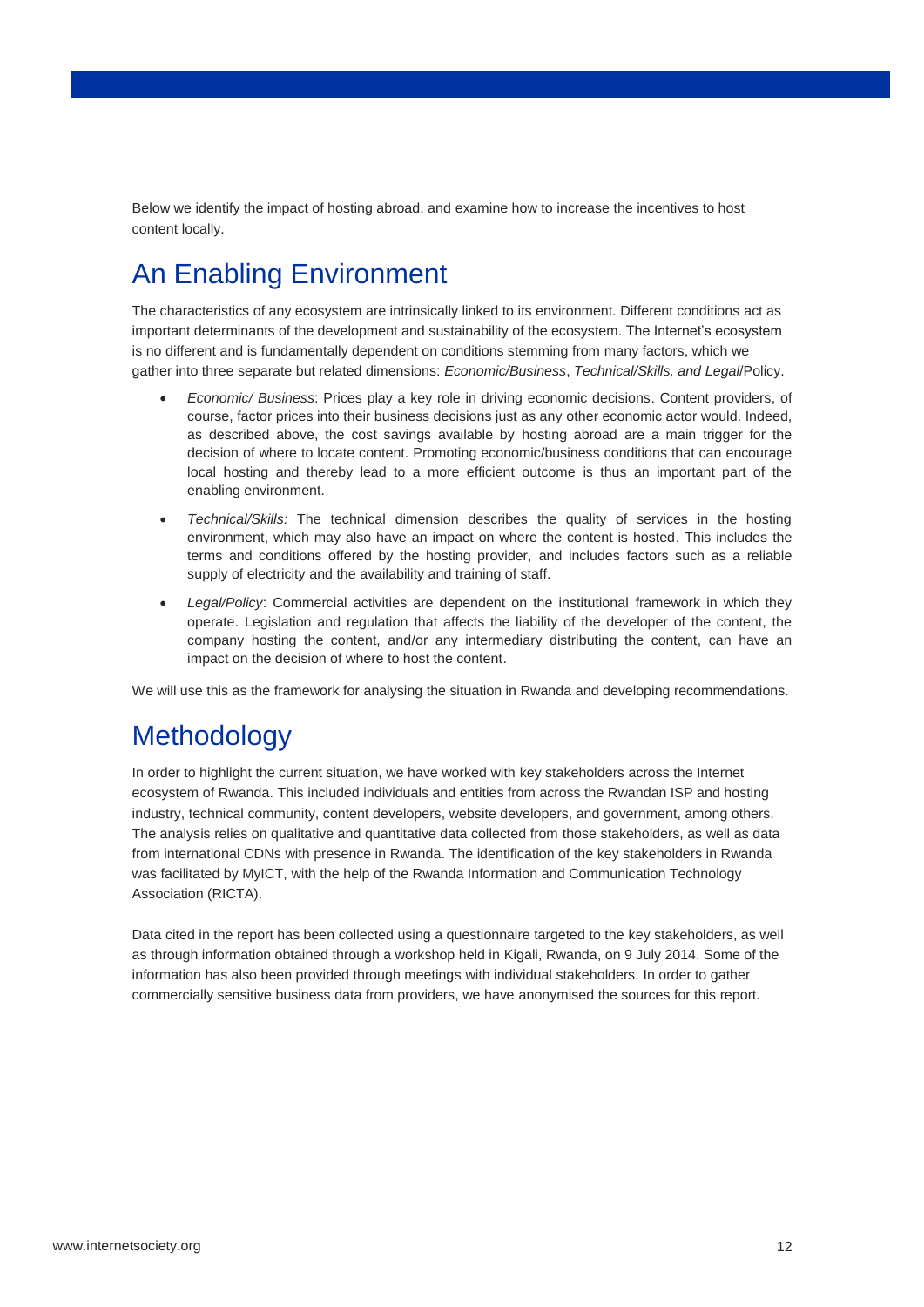# Internet Connectivity in Rwanda

## Internet Market and Policy

Rwanda has seen a recent surge in Internet users. [Figure 3](#page-12-0) below shows that overall growth over the past ten years has been significant. As is common in developing countries, mobile Internet dominates Rwanda's broadband market – in the case of Rwanda, accounting for more than 99% of all Internet subscriptions.<sup>8</sup>



<span id="page-12-0"></span>Figure 3 Internet Penetration in Rwanda (Source: Rwanda Utilities Regulatory Authority, 2014)

The Government of Rwanda (GOR) has been actively promoting the country's digital development for more than a decade. With ambitions for a knowledge-based economy by 2020, the GOR has had a consistent focus on improving the information and communication technology (ICT) knowledge and infrastructure.

The GOR's most recent National ICT Plan (NICI - 2015) was introduced in 2011 and is specifically aimed at increasing access to and uptake of Internet services across the country. Other policies affecting ICT include the 2006 Policy on Science, Technology and Innovation and the 2011 National Export Strategy. The GOR established a Universal Access Fund (UAF), specifically aimed at facilitating access to telecoms services in rural areas. Financed through an additional tax on telecoms operators, the fund has so far been used to subsidise Internet services, but also includes subsidies of mobile handsets, while the government separately contributes to a "One Laptop per Child" project. All these policies illustrate GOR's holistic

<sup>&</sup>lt;u>s</u><br>Bict Sector Profile MyICT.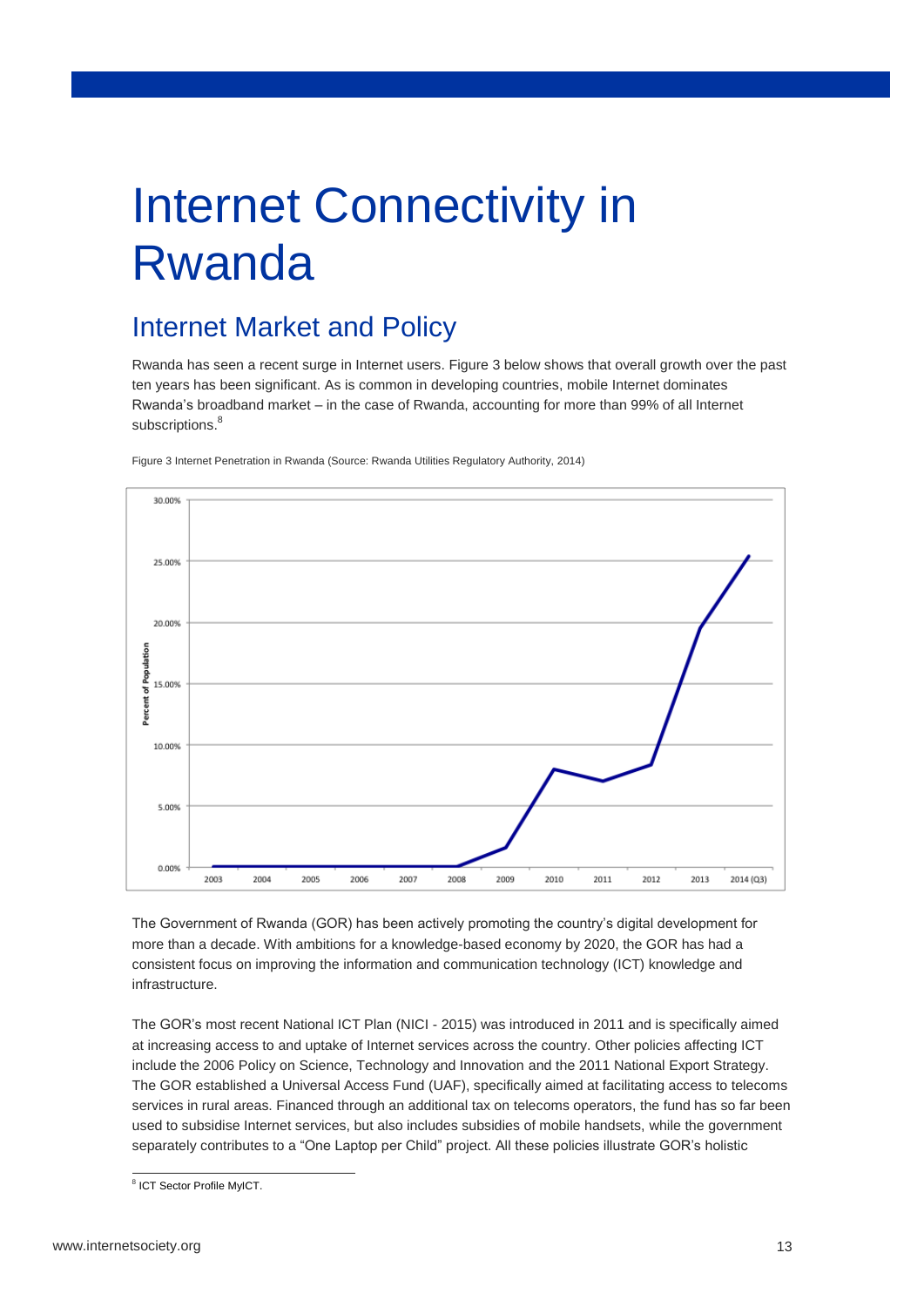approach to ICT development that incorporates e-banking, e-agriculture, education, e-government and etrade in its development agenda within agriculture, health, manufacturing, infrastructure and education sectors.

In addition, the GOR also has actively introduced specific ICT-related policies as well as legal and regulatory measures, including measures aimed at opening the market to competition, measures aimed at increasing infrastructure development (including policies to promote universal access and service), and measures aimed at promoting uptake. These measures have encouraged new entrants into the market, allowing more competitors in all segments of the market, including fixed telephony, mobile telephony, Internet service provision, and television. Government, as well as the private sector and development partners, have rolled out major investments in ICT.

As in many African countries, the cost of international connectivity in Rwanda has traditionally been high, which can act as a brake on usage. In particular, as a landlocked country, Rwanda cannot directly benefit from the recent boom in international submarine cables that landed on the East Coast of Africa (as discussed in the box below). As a result, Rwanda has taken several steps to lower the cost of international connectivity.

The Rwandan Internet Exchange Point $^9$  (RINEX) was established in 2004 to both reduce the need for international transit and improve performance. The IXP is managed by RICTA and counts all of Rwanda's ISPs as members. As occurred in Europe, RINEX has served to eliminate tromboning between its members, while also being the platform through which other ISPs are accessing GGC content, along with all government content. In addition, RINEX gives all its members access to a local instance of an Internet Domain Name System (DNS) root server (i-root-servers.net), which improves the local Internet user experience by speeding up the DNS resolution process.<sup>10</sup> RINEX has had a beneficial impact on local Internet services in Rwanda, but its ultimate potential as a catalyst for growing the broader Rwandan Internet ecosystem and market has been limited by the lack of locally hosted content.

In addition to its support for RINEX, the Government purchased international bandwidth from telecom operators in neighbouring countries, which has been made available to both the government and the private sector. The purchase was made by the Rwanda Development Board (RDB) as part of the World Bank's Regional Communication Infrastructure Program (RCIP) and is being managed by the Broadband Systems Corporation (BSC).<sup>11</sup> As a result, ISPs can purchase international transit for USD 125 per Mbps per month. While this is significantly lower than what was paid in Rwanda before, it is also still significantly higher than the prices paid by ISPs in developed countries. Thus international transit remains a factor in the affordability of access prices in Rwanda.

 $\overline{a}$ 

<sup>&</sup>lt;sup>9</sup> See http://www.rinex.org.rw.

<sup>&</sup>lt;sup>10</sup> An introductory primer on the domain name system is available at http://www.internetsociety.org/internet-domain-name-systemexplained-non-experts-daniel-karrenberg.

<sup>11</sup> See http://www.bsc.rw/services/fiber-services/fiber-internet/ for more details. ISPs are also free to build or acquire their own international capacity, and we understand this is increasingly common.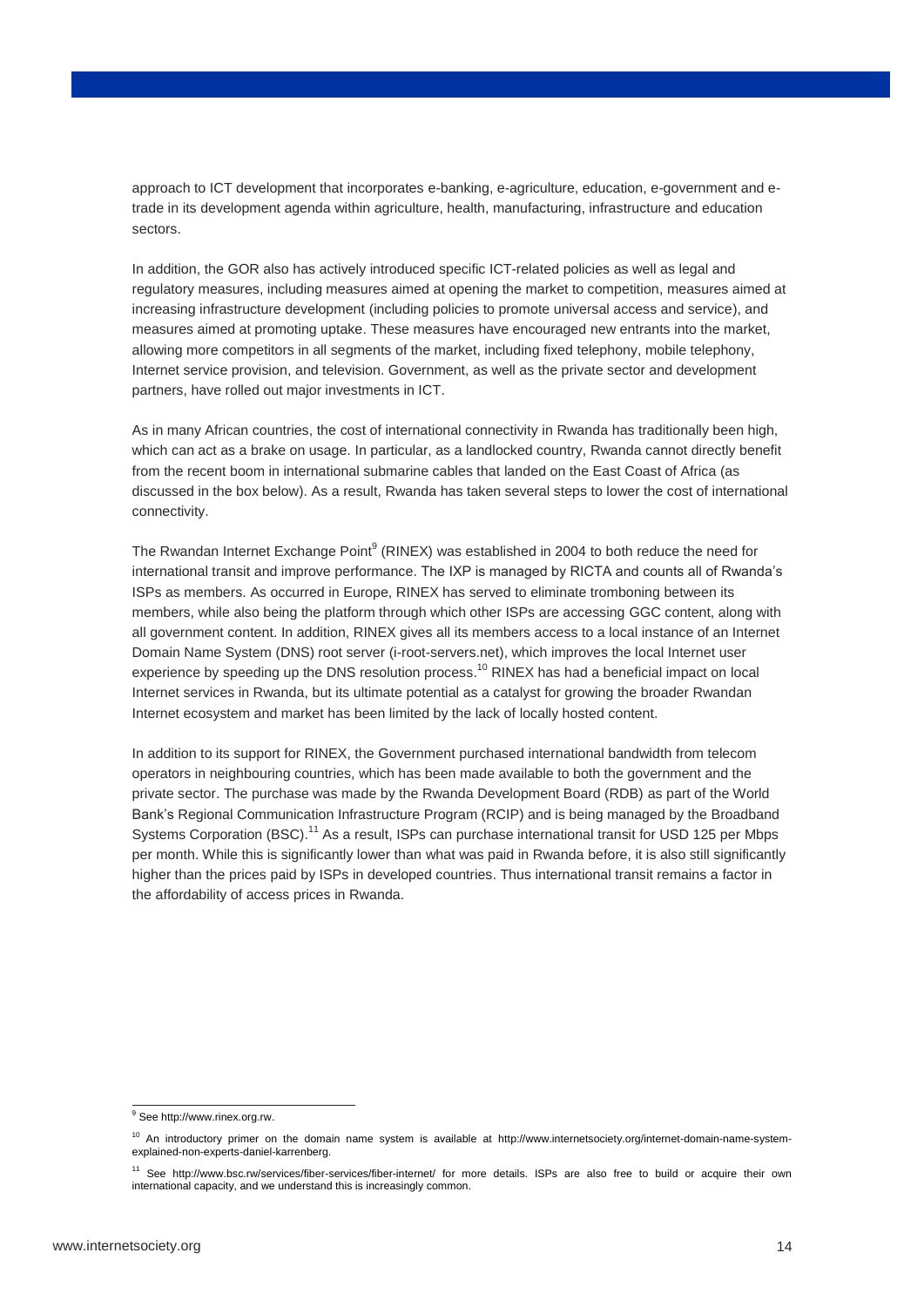#### **Box 1: International Capacity Costs and the Content Equation:**

The costs of international capacity between Africa and Europe have been dropping rapidly since the introduction of undersea cables in the early 2000s and the subsequent deployments that now circle the continent. Prior to the undersea cable investments, it was not uncommon for international capacity over satellite to cost in excess of USD 2000 per Mbps per month.

In 2013, Analysys Mason and the Internet Society undertook a survey of International capacity prices across a sample of countries in Sub-Saharan Africa, including both coastal and landlocked markets.<sup>12</sup> As shown i[n Figure 4](#page-14-0) below, prices for capacity to Europe ranged from nearly USD 650 per Mbps per month in Botswana to some USD 50 per Mbps per month in Senegal.



<span id="page-14-0"></span>Figure 4 Price of uncontended capacity to Europe at STM-1 level (155Mbit/s). (Source: Analysys Mason, 2012)

Of particular note, the cost of capacity did not precisely correlate to geography, as land-locked countries must use terrestrial cross-border capacity to access undersea cables via a coastal neighbour. In East Africa, for instance, the landlocked countries, including Rwanda, have managed to address issues related to cross-border connectivity and enjoy international capacity at prices near those enjoyed by their coastal neighbours Tanzania and Kenya. This stands in stark contrast to Southern Africa, where, for instance, land-locked Botswana paid significantly more than its coastal neighbour South Africa.

At the same time, evidence suggests that in Africa very little Internet content is sourced locally, with the vast majority sourced internationally — including local content that is hosted overseas. Despite drastic falls in prices for international capacity compared to those experienced prior to undersea cable deployment, significant costs are still incurred by ISPs due to the high proportion of locally relevant content that is sourced internationally.

<sup>-</sup> $12$  Schumann, Robert and Michael Kende, "Lifting barriers to Internet development in Africa: suggestions for improving connectivity," May 2013. See http://www.internetsociety.org/doc/lifting-barriers-internet-development-africa-suggestions-improving-connectivity.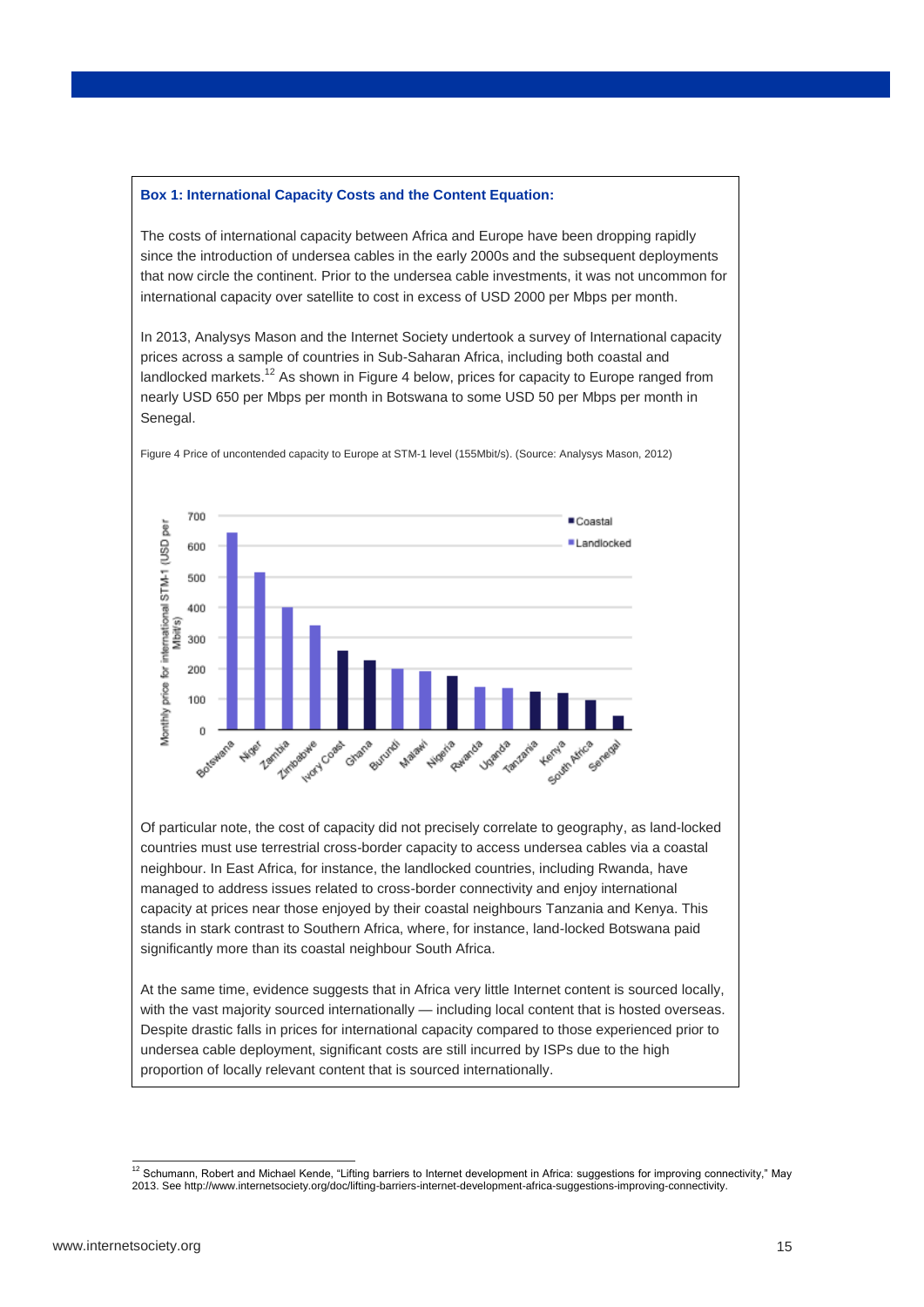Overall, availability of Internet access far outweighs adoption in Rwanda, a situation that is typical in emerging countries where the deployment of mobile broadband networks has allowed widespread coverage. As shown below, cellular (voice) coverage is available to effectively the entire population in Rwanda, and uptake is approaching 70% in September 2014.<sup>13</sup> 3G coverage is not far behind cellular, which is promising, but overall mobile Internet penetration lags well behind at 25%, and mobile broadband is further behind. We believe that one of the key factors holding back adoption is the relative lack of locally hosted content.



Figure 5 Internet availability and adoption in Rwanda (Source: Rwanda Utilities Regulatory Authority, 2014)

In order to help address the divide between Internet availability and adoption, we focus here on promoting an enabling environment that make it attractive for local content developers to host their content locally, for international providers to make their content more locally accessible, and for investment in data centres required to make cost-effective local hosting a reality. Promoting local hosting of content should increase demand for Internet access – by eliminating international transit charges and therefore reducing costs, and by reducing the latency of access – which in turn should help to promote adoption and usage.

## Local Content Providers

Rwanda's rapid increase in the number of Internet users has stimulated positive momentum where more and more Rwandan content has moved online. Small businesses are increasingly looking to publish content online, accompanied by new businesses providing Internet-related services. At the same time, there are several data centres already operational in Rwanda, which we understand have spare capacity, with at least one more soon to be operational. As the table below shows, however, most Rwandan content is hosted abroad, and one of the goals of this paper is to determine why more content providers do not consider local hosting as an option.

<sup>-</sup><sup>13</sup> Rwanda Utilities Regulatory Authority. "Statistics and Tariff Information in Telecom Sector as of September 2014." See http://www.rura.rw/fileadmin/docs/Statistics\_report\_3rd\_quarter\_\_\_2014\_for\_publication.pdf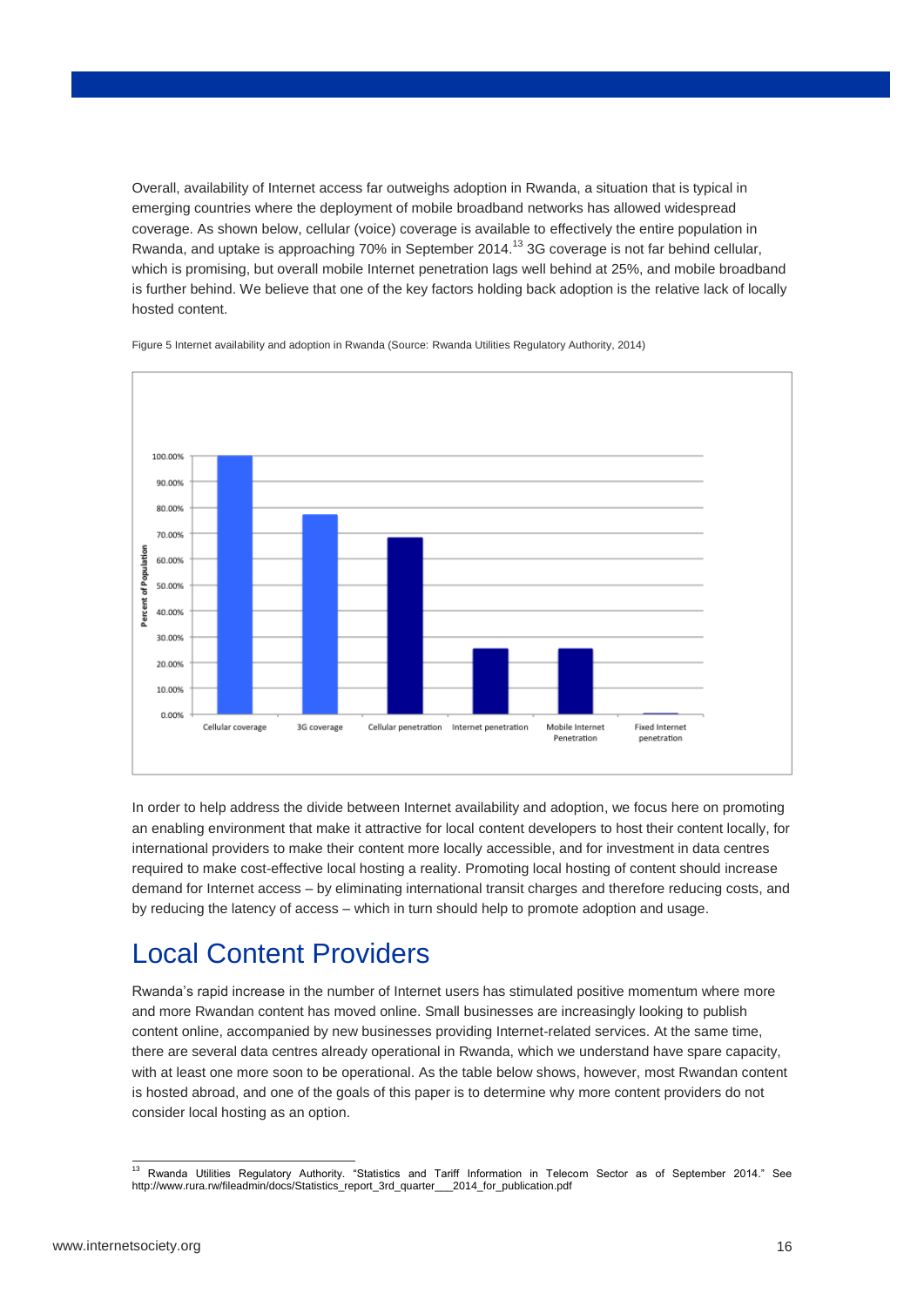For instance, in Rwanda, RICTA compiled a list of the top 20 local websites and their respective hosting locations, listed here.

Figure 6 Top 20 Rwandan websites and server location (Source: RICTA, 2013)

| Top <sub>20</sub>                                              | <b>Website</b>         | <b>Server Location</b> |
|----------------------------------------------------------------|------------------------|------------------------|
| 1. IGIHE                                                       | www.igihe.com          | <b>USA</b>             |
| 2. Umuseke                                                     | www.umuseke.rw         | <b>USA</b>             |
| 3. Kigali Today                                                | www.kigalitoday.com    | <b>USA</b>             |
| 4. Umuryango                                                   | www.umuryango.com      | <b>USA</b>             |
| 5. Inyarwanda                                                  | www.inyarwanda.com     | <b>USA</b>             |
| 6. Tohoza                                                      | www.tohoza.com         | Switzerland            |
| 7. The New Times                                               | www.newtimes.co.rw     | <b>USA</b>             |
| 8. Imali                                                       | www.imali.biz          | <b>USA</b>             |
| 9. Rwanda Directorate General of<br>Immigration and Emigration | www.migration.gov.rw   | Rwanda                 |
| 10. University of Rwanda                                       | www.nur.ac.rw          | Rwanda                 |
| 11. College of Science and Technology,<br>University of Rwanda | www.kist.ac.rw         | Rwanda                 |
| 12. Rwanda Broadcasting Agency                                 | www.orinfor.gov.rw     | Rwanda                 |
| 13. Living in Kigali                                           | www.livinginkigali.com | <b>USA</b>             |
| 14. Ubugingo                                                   | www.ubugingo.com       | <b>USA</b>             |
| 15. Rumalex                                                    | www.rumalex.net        | Germany                |
| 16. Zion Temple                                                | www.ziontemple.rbm.tv  | <b>USA</b>             |
| 17. Job in Rwanda                                              | www.jobinrwanda.com    | France                 |
| 18. Rwanda National Police                                     | www.police.gov.rw      | Rwanda                 |
| 19. Rwanda Revenue Authority                                   | www.rra.gov.rw         | Rwanda                 |
| 20. YEGO Rwanda                                                | www.yegorwanda.net     | <b>USA</b>             |

In line with government policy, the six government websites listed above are required to be hosted in Rwanda. All 14 of the commercial websites are all hosted in Europe or the USA. In terms of international content, we are only aware of the local presence of a GGC and the recently-launched Akamai local cluster; otherwise all other content is also hosted abroad.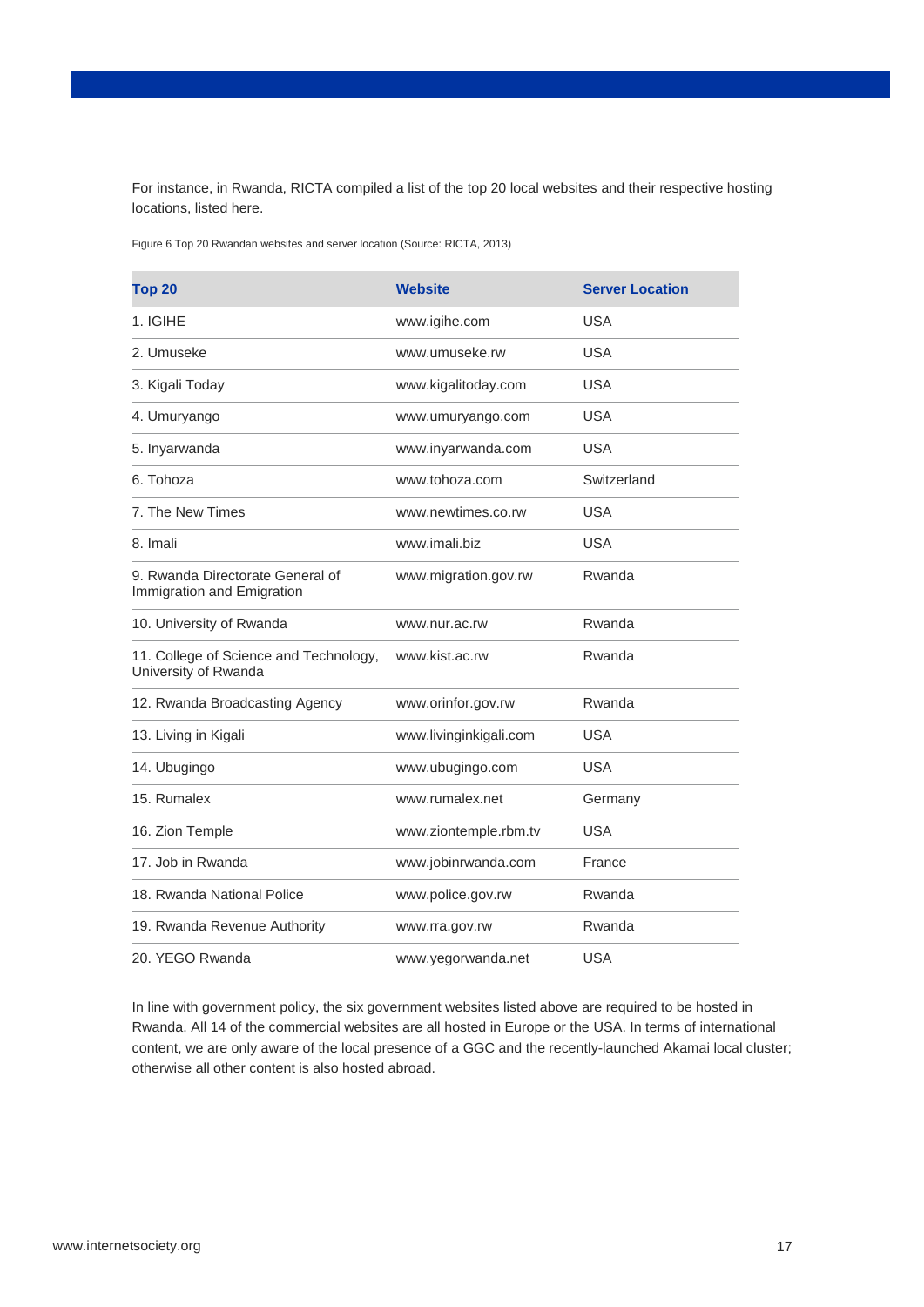#### **Box 2: Local Content in Rwanda: A Growing Market**

Internet penetration in Rwanda is growing exponentially from a relatively modest base. Rwandan content developers are already capturing current opportunities, with an eye on future growth.

Current Rwandan-developed content offerings cover a wide diversity of services – including national newspapers, on-line local and global news aggregators, e-commerce ventures, local entertainment and social sites, and job search portals, to name just a few. Of the range of content developers we had the privilege to interview, all reported a strong intent to grow their on-line services, with many expecting to expand video content, audio and live-video streaming, and other data-intensive services. Many content outlets also have started offering website development services to local companies and entrepreneurs to address the growing demand in Rwanda.

IGIHE Limited is one example of a media provider expanding its offerings to capture the growing on-line demand and opportunity in Rwanda. A leading provider of local and international news in a range of languages including Kinyarwanda (the local language of Rwanda), Kirundi (the local language of Burundi), English and French, the company has launched a companion service, IGIHE TV, which focuses on video content and live streaming for private and public events. In addition, the company has expanded to offer a full range of web development, content production, and on-line management services for the Rwandan market, positioning itself as a "one-stop shop" for local companies looking to start and expand their Internet presence.

Rwandan web entrepreneurs have also experienced tremendous response and take-up shortly after launch. Tohoza.com, Rwanda's leading classified advertising portal, is one such example. Started as a part-time venture in 2011 by brother and sister team Patience Nduwawe and Chance Tubane, the website has quickly become one of the most popular websites in the country. It connects buyers and sellers of products and services ranging from real estate and furniture to construction services and driving lessons. In addition to continuing to grow their presence in Rwanda, the founders have aspirations to expand their footprint throughout East Africa and beyond.

With its entrepreneurial spirit, a young population interested and engaged with Internet technology, and government policy aimed at growing the Internet economy, the Rwandan content market is set for further growth, which we feel can be accelerated as the issues highlighted in this report are addressed by local stakeholders.

As mentioned above, the Internet Society led a local content forum in Kigali on 9 July 2014, organised by MyICT, to learn more about why all the largest websites were hosted abroad. Present at the workshop were the key stakeholders, including representatives of MyICT, RICTA, BSC, the ISPs, data centres, content providers and aggregators, and members of the local Internet Society chapter.

The discussion and responses to a questionnaire we sent as a follow-up to the workshop revealed a number of impediments to local content hosting. We believe that many of the issues reflect actual concerns, while some were based on perceptions that may no longer be valid, but nonetheless must be addressed. We summarise the issues raised from the questionnaire responses here through the filter of the three environmental categories mentioned above, and set out below to address which issues may be actual and which may be perceived.

#### **Economic/Business Incentives of Hosting Abroad**

Cost was clearly a significant issue influencing the hosting decision of many content providers. Many of the Rwandan content providers stated that they would prefer to host their content locally, but that Rwandan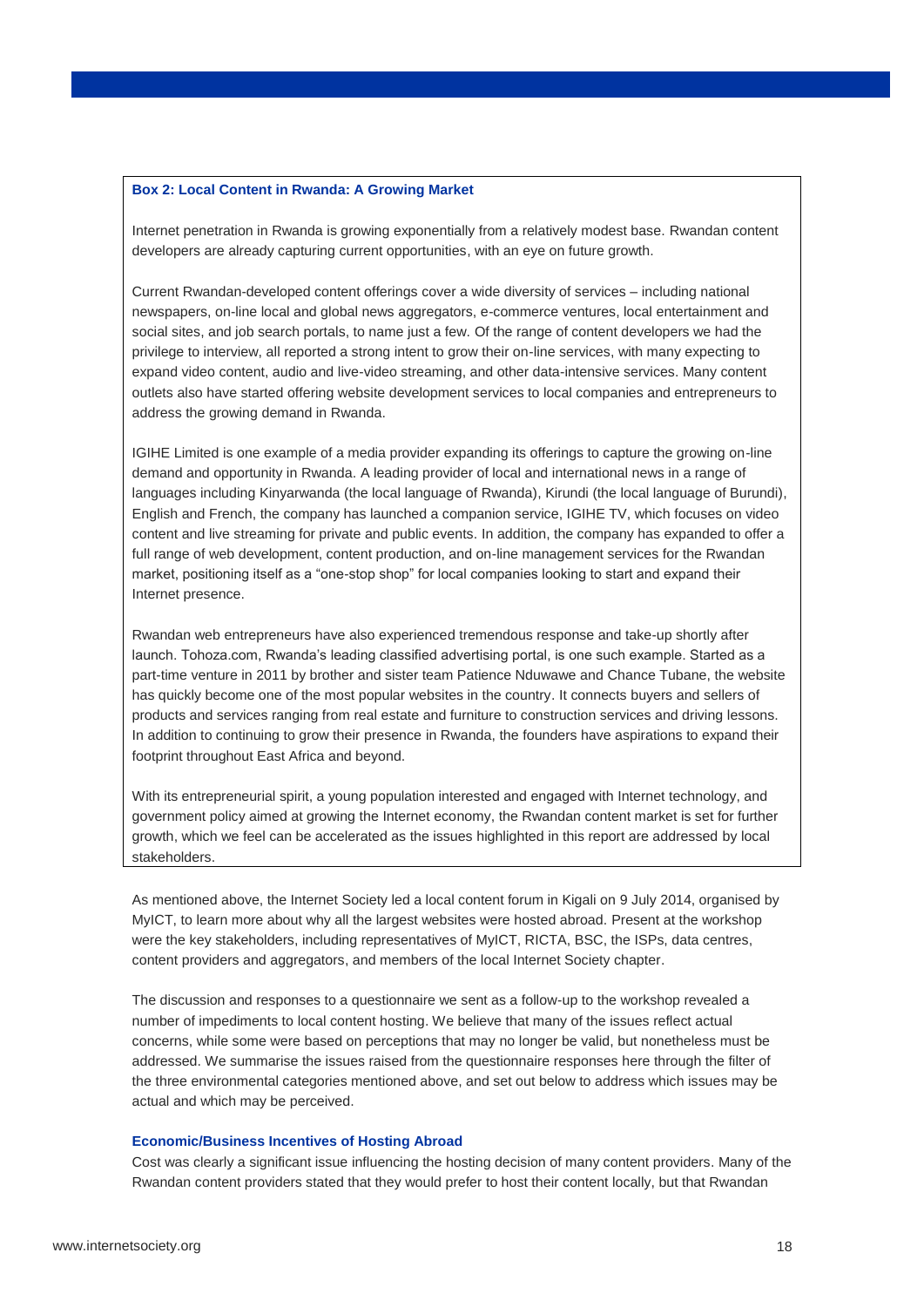web-hosting services did not offer affordable solutions. Many of the smallest content developers entrusted their websites to local providers who were able to offer competitive prices by aggregating a number of websites and storing them abroad – often these content developers themselves did not know where their websites were hosted.

The difference in hosting costs arises from three components, which we separate into:

- Economies of Scale: Rwandan data centres tend to have higher costs than their international data centre competitors, who enjoy great economies of scale and lower energy costs (with less need to use backup power owing to more consistent primary electricity supplies)
- Actual vs. perceived costs: some Rwandan content providers' views were based on outdated perceptions, such as local web-hosting prices which have been coming down in recent years
- Local Market Reality: there may also be a market mismatch where local Rwandan web-hosting services have not been marketed to smaller websites, and developers of smaller websites may be comparing prices of the largest hosting packages available in Rwanda to the unlimited capacity often offered in Europe or the USA, even though such capacity may not be needed.

As such, the cost of hosting content in Rwanda is a significant element in the hosting decision of local websites, which must be addressed in order to increase the amount of locally relevant content hosted in Rwanda.

#### **Technical/Skills of local hosting providers**

The choice to host local content internationally is based on more than economic incentives. Many of the local Rwandan content developers explained that the decision to host their websites abroad was related to better service quality and, fundamentally, their perception that overseas hosting companies have a higher level of technical competence. One content developer with experience hosting locally commented that they believed hosting and data centre skills in Rwanda were sufficient for basic hosting needs, but skills for maintaining more advanced services, such as live video and audio streaming, required improvement.

The availability of constant (24/7) customer service, as well as clear communication in the event of problems, was frequently highlighted as a benefit of hosting abroad. As pointed out by many of the content producers, their ability to provide customer service to their own users is intrinsically linked to actions and information stemming from the hosting provider.

Related to the perception of technical competence is the issue of security. A few of the Rwandan content producers stated that they are more comfortable with hosting their data at large hosting providers abroad due to perceptions of better security. Other participants at the forum, however, noted that international hosting companies were not automatically better in terms of technical and security competence. Local Rwandan hosting providers state that the security of their services are on par with larger providers abroad, as well as less frequently targeted by large-scale cyber-attacks.

#### **Legal/Policy issues related to local hosting**

Although the potential for government intervention, such as blocking websites or shutting down operations, were factored in by the Rwandan content producers interviewed, they were not cited as playing a major role in the decision to host their websites abroad. While Rwanda has legislation<sup>14</sup> to prevent hate speech that also applies to Internet content, none of the respondents reported that they were asked to take down content from their local websites. As expressed by one of the respondents, there is a common

 $\overline{a}$ <sup>14</sup> For example, Laws No. 18/2008 of 23/07/2008 and No. 22/2009 of 12/08/2009.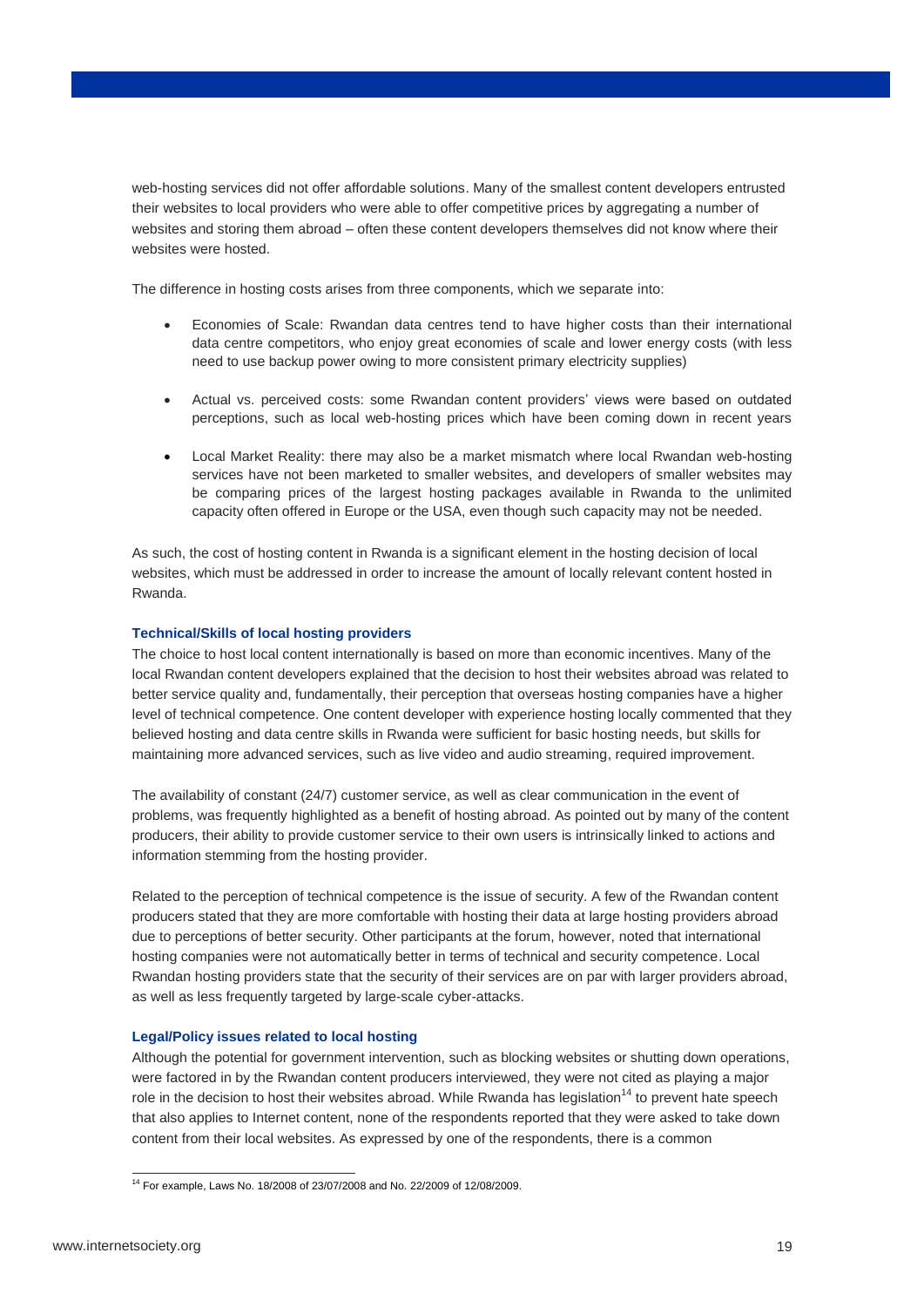understanding of "where the line is drawn." Furthermore, it was noted that restrictions on hate speech would be applicable on Rwandan content developers regardless of where the content is hosted. As such, Rwandan stakeholders did not indicate concerns over government intervention as a considerable factor in hosting decisions. Government officials also indicated that a law explicitly limiting intermediary liability for communication services providers is expected to pass shortly.

Furthermore, the decision of Google to extend its network into Rwanda with a GGC, and the more recent decision of Akamai to put a cache in Rwanda are positive milestones. Both companies have extensive experience with different countries legal systems surrounding issues such as intermediate liability, and thus their decision to enter Rwanda should provide a signal for other companies considering entering the market with locally hosted content.

#### **Recognised Benefits of Hosting Locally**

Many Rwandan content producers who we interviewed that are presently hosting their websites abroad do recognise a number of benefits in hosting their content locally, and stated that they would even be willing to pay a reasonable premium to host their data at home. Indeed, many Rwandan content providers recognise the significant reduction of latency from local hosting and its associated benefits, such as improved user experiences and increased page views. Nonetheless, they felt that the current price premium was too high.

Testimonies from Rwandan content producers that have tried to host their websites both locally and abroad indicate great benefits of doing the former. One company that chose to host its static content locally (e.g. components of the website such as pictures that do not change frequently) reported a 60% increase of load speed and an increase in page views as a result. Although the company intends to keep its dynamic content abroad, it currently is looking at creating a local mirror site as a direct response to the success of localising static content.

Other content developers highlighted insulation from disruptions of international links as an important benefit of hosting their websites locally. At the same time, however, such arrangements were also perceived as risky due to concerns about the reliability of local web hosting services as described above. Addressing any service quality issues or perceptions will clearly increase the willingness of providers to host their content locally.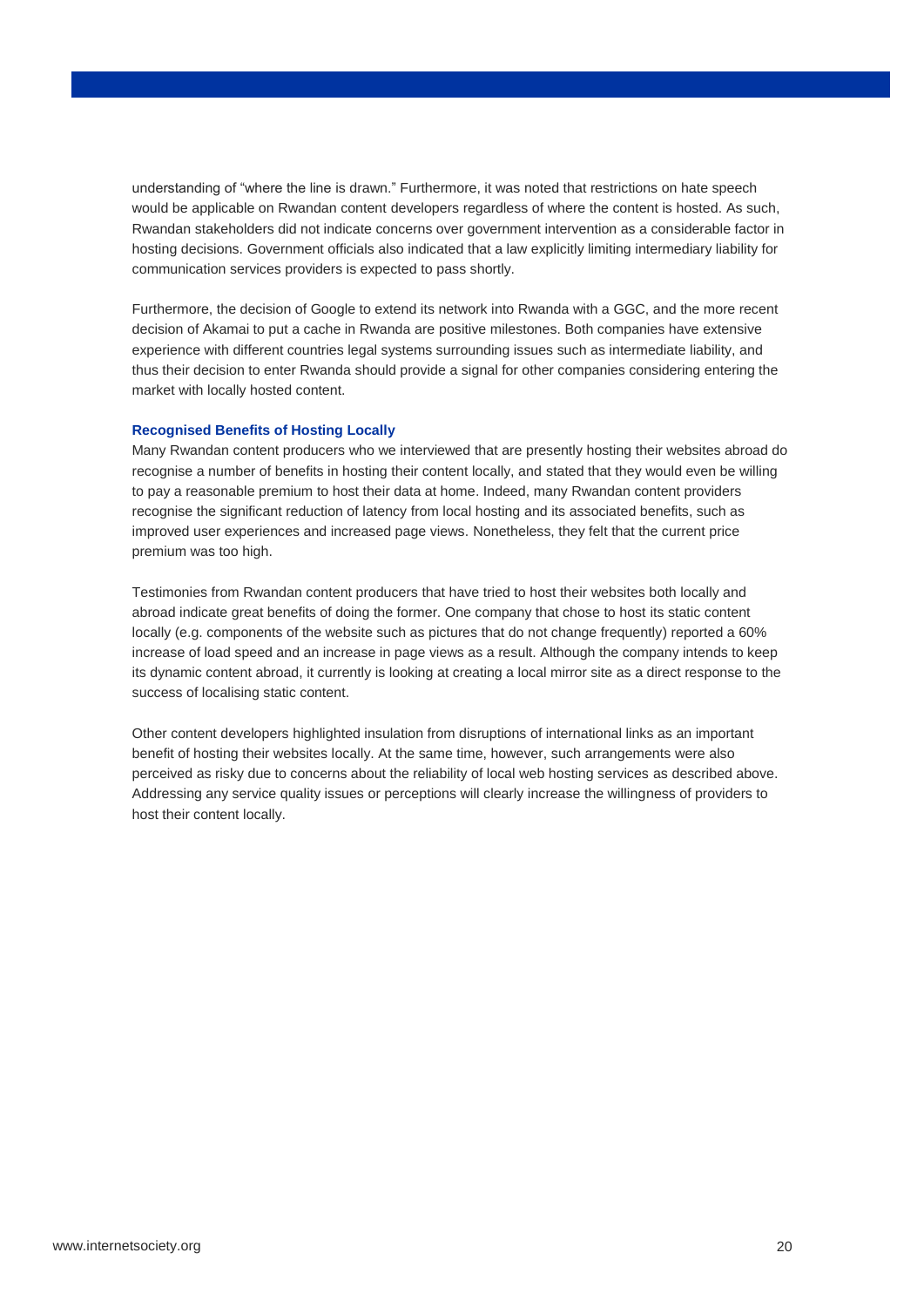# Analysis

Based on the data provided by the local Rwandan industry, we have made a number of important insights relevant to this study. In particular, we were able to quantify the impact of hosting content abroad with some examples, summarised in [Figure 7.](#page-20-0)

<span id="page-20-0"></span>Figure 7 Impact of overseas hosting of content from Rwanda (Source: Internet Society, stakeholder submissions, 2014)



Based on some data provided to us by one of the larger Rwandan content developers, we can draw several key conclusions, outlined in the diagram above, moving from right to left.

- First, the Rwandan content provider indicated that it is hosting its content in the USA for USD 149.99 a year. Based on the size of the website, which was indicated to be approximately 8 GB in size, this website could be hosted in Rwanda for USD 261.<sup>15</sup>
- Second, based on the amount of traffic that the Rwandan content provider indicated was being sent to Rwanda, the yearly cost of importing this traffic was approximately USD 13,500 (based on just over 9 Mbps of incoming traffic, at a cost to the ISPs of USD 125 per Mbps per month).
- Finally, the average latency of accessing the website from Rwanda was approximately 350ms, compared with an average of 10ms for accessing websites that are hosted in Rwanda.

This demonstrates that, indeed, there is a large negative externality involved with overseas hosting of Rwandan content – for a yearly savings of USD 111 to this particular local content provider, a cost of USD 13,500 was imposed on the ISPs, which in turn is passed over to Rwandan end-users. Furthermore, this is just one website, albeit one of the larger ones, and we expect that there are multiple cases of these externalities occurring.

However, this does not reveal the extent of the issues surrounding decisions to host websites abroad. There are at least eight content aggregators operating in Rwanda, and based on those who provided data, they count over 800 small websites as customers, almost all exclusively hosted abroad. In terms of size of

-

<sup>&</sup>lt;sup>15</sup> We note that this price-point was recently announced by one of the data centre providers, and that this lower price may entice content providers to take a second look at local options.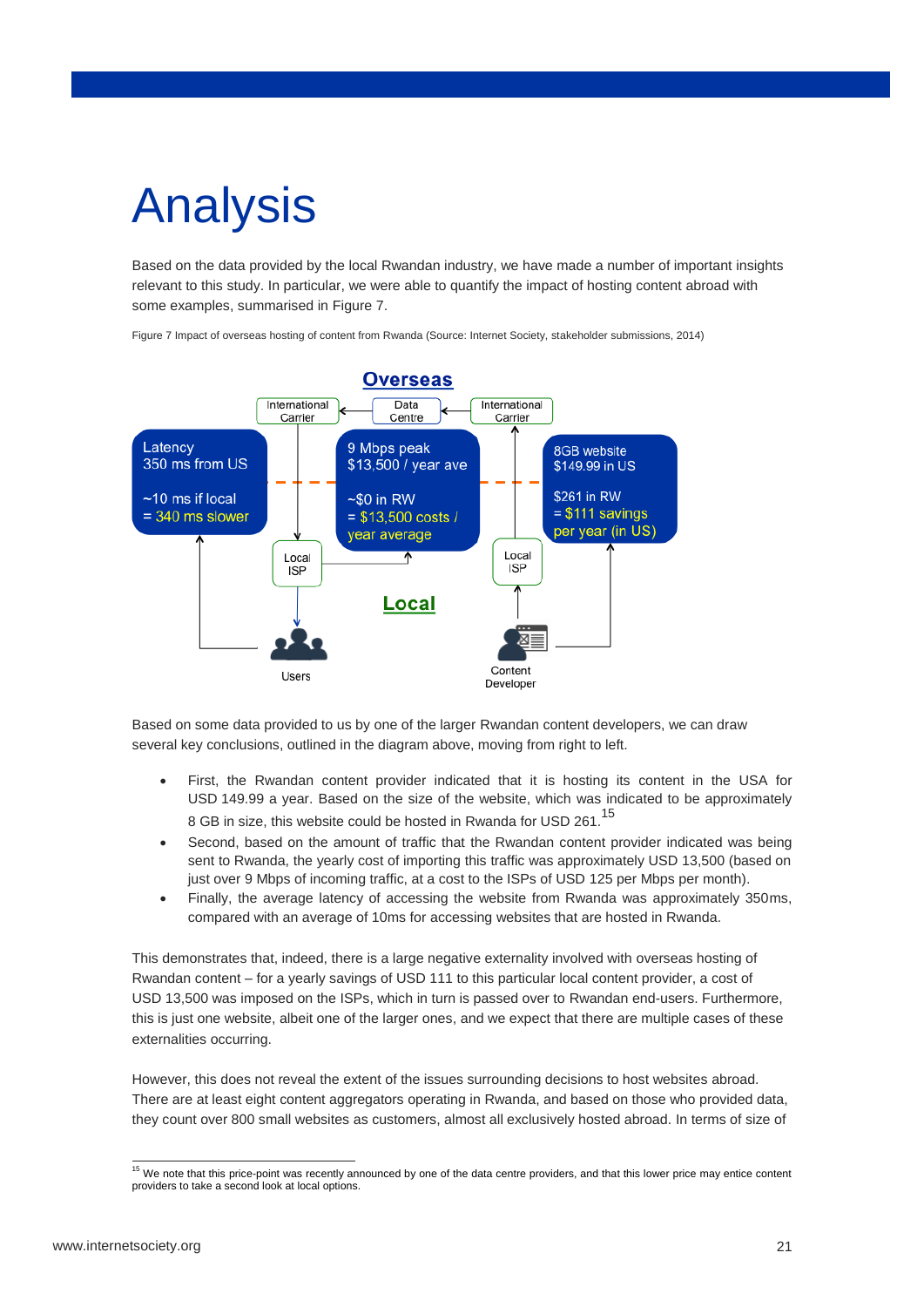websites, there is a relatively even distribution of websites between three categories: about one-third of websites are less than 500MB, another third between 500MB and 1GB, and the remainder larger than 1GB.

These websites are not just small in size, but also generate little traffic today. A sample of Rwandan aggregators representing approximately 100 of the 800 Rwandan websites provided traffic information. They indicated that at least 80% of the traffic from Rwandan websites is flowing back into Rwanda, but that the total amount of traffic was significantly less than 1Mbps. Thus, given the current cost structure of hosting in Rwanda, these websites would be relatively expensive to host locally at this time, but, on the other hand, they are so small that hosting them abroad currently generates relatively little externality for the ISPs who import the traffic. We believe that the amount of traffic is limited, in part, *because* the content is hosted internationally and suffers from high latency. Thus a solution that would make it cost-effective to host the content locally would increase usage.

As noted above, one significant factor that is likely to limit the usage of Rwandan websites hosted abroad is the latency in accessing the websites. We frequently measured latency of 350ms or greater when accessing websites from Rwanda that are hosted in the USA or Europe, while websites hosted locally had latency under 10ms. Distance between the user and content hosting location adds latency to transmissions – based on the physics of transmission over fibre optic cable, the theoretical minimum latency to Europe is 70ms (and up to twice that latency to the USA).<sup>16</sup> The additional latency that is experienced in reality originates in a variety of sources, including connectivity arrangements, congestion on transit links and the bandwidth of the last mile connection in Rwanda. This latency translates to a wait before a website starts loading, and the "wait time" can depress usage.

Additionally, latency also has an important secondary effect on usage, because it also impacts throughput; in other words, how long it takes for the website to load once it starts. The protocols that underlie the Internet (TCP/IP) break up a data transmission into packets that are then reassembled upon arrival. To ensure full delivery of the content, acknowledgments are sent when packets arrive – at a certain point, data will no longer be sent before acknowledgements of previous transmissions are received.

As a result of these acknowledgements, latency has a secondary impact – the longer the latency, the longer it takes to receive the acknowledgements, which slows the time it takes to load the website. This can add significant time for the end-user. This is particularly true for many websites that are composed of smaller pieces such as maps, which each must be transmitted separately.

-

<sup>16</sup> See<https://www.igvita.com/2012/07/19/latency-the-new-web-performance-bottleneck/> for an interactive map of latencies. In practice, the latencies may be longer owing to factors such as routing and congestion.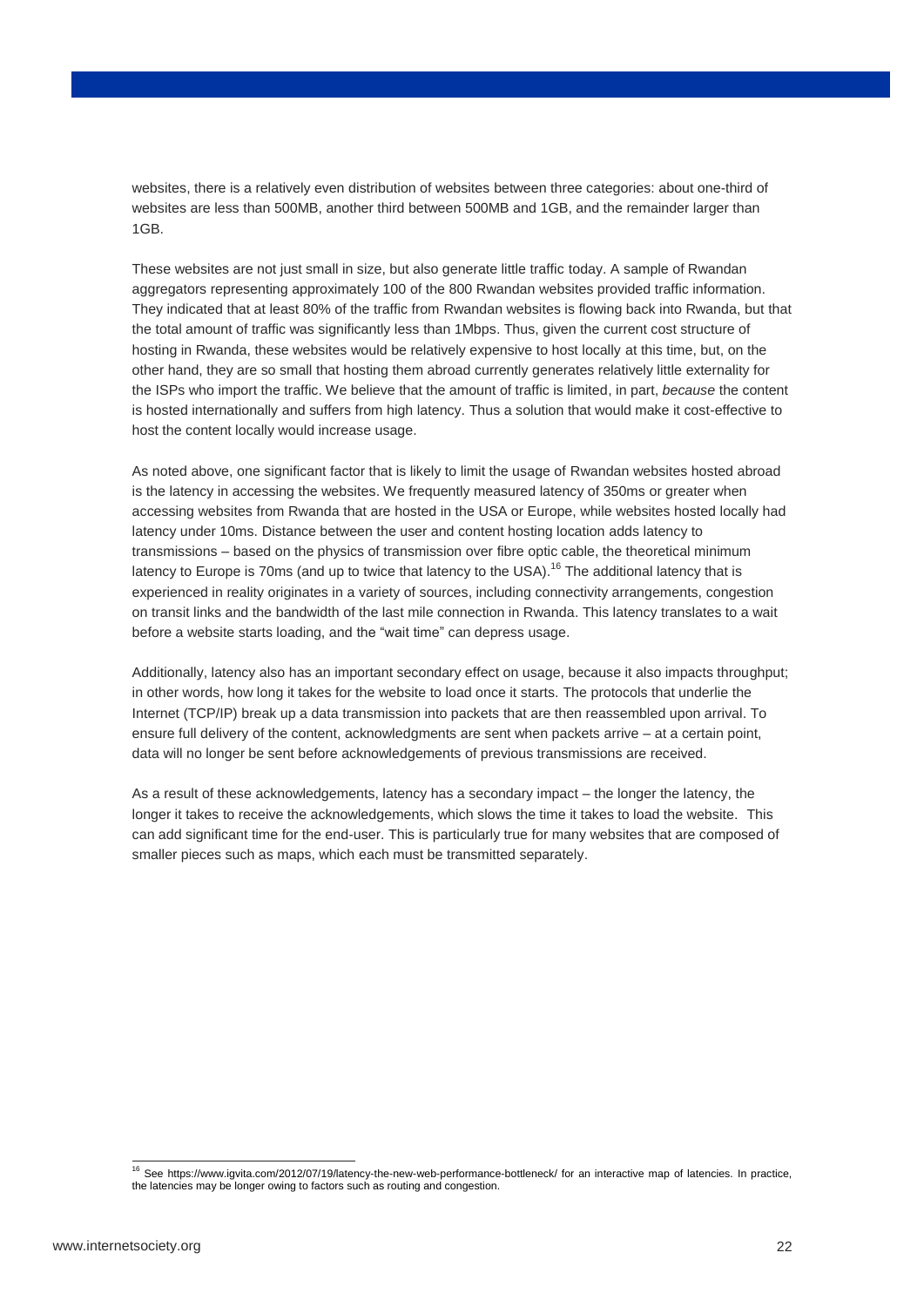

<span id="page-22-0"></span>Figure 8 Page Load Time as Round Trip Time Decreases (Ilya Grigorik, 2012)

[Figure 8](#page-22-0) shows how the time to load a page increases linearly with the latency of the connection –while a given page may take up to a second to load if latency is at or below 20ms, at a latency of 240ms, the load time for the same page would be 4 seconds, and yet even more for the 350ms latencies frequently experienced in Rwanda for content hosted overseas.<sup>17</sup> During congested evening hours, we measured peak latencies up to 800-1000ms, resulting in yet larger increases in throughput times. We also measured packet loss of 6 – 22% during these peak times – all lost packets must be retransmitted, increasing the bandwidth required by the transmission and further reducing throughput efficiencies.

Together, the latency for accessing a website hosted abroad, along with the resulting slow throughput for loading that website, can act to limit users' willingness to access these websites. As an example, latency has a significant impact on online gamers, particularly for multi-player games where response time is critical. A multi-player gaming community based in Uganda called GamersNights was suffering from poor latency, which limited growth of the number of players. Liquid Telecom offered to host their server in order to conduct an experiment of the impact of latency and growth in the number of players. As shown in [Figure](#page-23-0)  [9,](#page-23-0) as the latency decreased significantly, the number of players increased accordingly to take advantage of the better user experience.<sup>18</sup>

 $\overline{a}$ 

<sup>&</sup>lt;sup>17</sup> See https://www.igvita.com/2012/07/19/latency-the-new-web-performance-bottleneck/.

<sup>&</sup>lt;sup>18</sup> GamersNights.com presentation by Kyle Spencer at the African Peering and Interconnection Forum (AfPIF), August 26-28, 2014, see https://www.internetsociety.org/afpif-2014/. For more information on the GamersNights initiative, see http://gamersnights.com.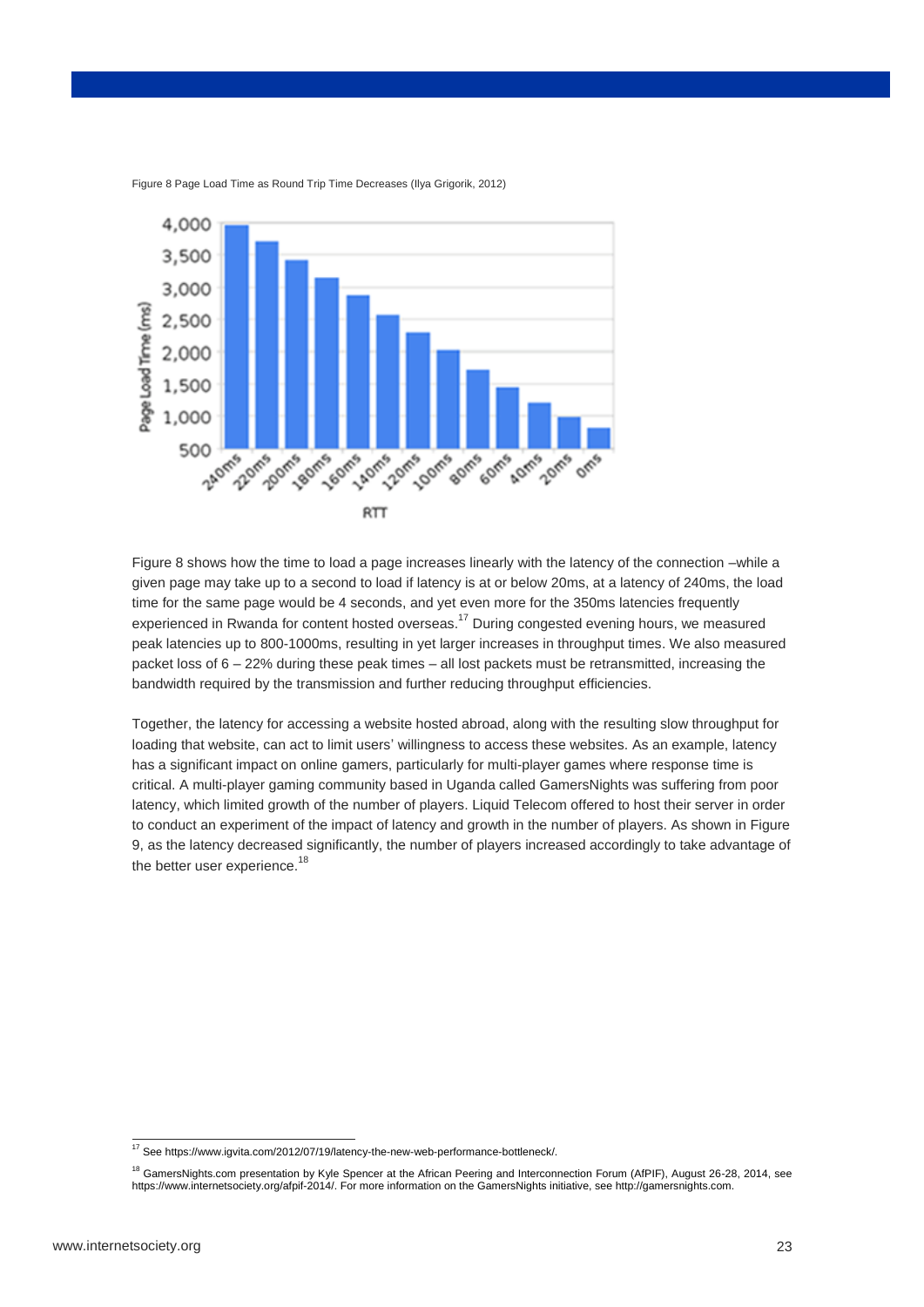

<span id="page-23-0"></span>Figure 9 Number of game players and average latency (Source: GamersNights, 2014)

Closer to home in Rwanda, and as noted above, the GGC, containing largely YouTube videos was made available to all ISPs connected to RINEX in July/August 2013.<sup>19</sup> Videos are relatively large in bandwidth, and, thus, user experience is significantly sensitive to latency and throughput. A[s Figure 10](#page-23-1) shows, when the GGC was made available in mid-2013, the traffic through the IXP increased up to four-fold. We expect that much of this was new traffic, as users responded to the improved user experience by viewing more videos. A similar issue was noted in an earlier Internet Society study of the impact of IXPs in Kenya and Nigeria.<sup>20</sup>

<span id="page-23-1"></span>Figure 10 Traffic through Rinex Switch (Source: Rinex, 2014)



Finally, the recent launch of an Akamai cluster in Rwanda provides significant evidence of the benefit of local hosting of content. Akamai is a leading provider of cloud services for delivering, optimising and security securing online content, delivering between 15% to 30% of global web traffic through its platform on behalf of its international content customers.<sup>21</sup> During the week of 20 October 2014 Akamai turned on a local cache cluster in Rwanda, which is hosted by RICTA and makes the content available to all ISPs via RINEX. The results, provided to us by Akamai, are significant.

 $\overline{a}$ 

<sup>&</sup>lt;sup>19</sup> Se[e https://peering.google.com/about/ggc.html](https://peering.google.com/about/ggc.html) for more details on the GGC.

<sup>&</sup>lt;sup>20</sup> Kende and Hurpy (2012).

<sup>&</sup>lt;sup>21</sup> Se[e www.akamai.com](http://www.akamai.com/) for more details.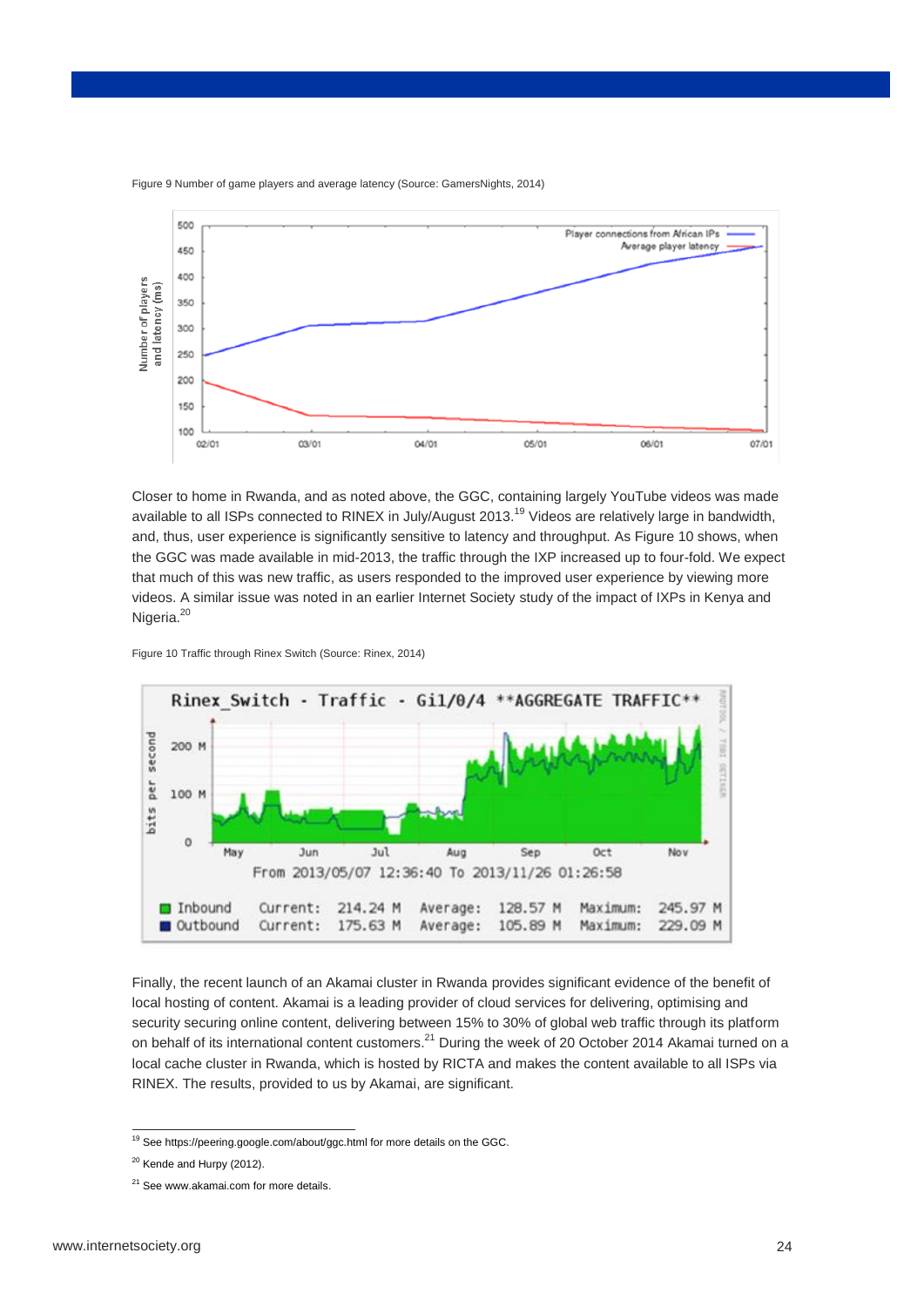By hosting the content in a local cache, latency decreased, making it faster for users to access the content. As discussed above, latency also impacts the resulting throughput of data – and the Akamai data show just how significantly throughput is impacted. Prior to locating the cache in Rwanda, the vast majority of users – around 90% – experienced throughput below 500 kbps when accessing the relevant content abroad. The day the cache was turned on, 50% of these users saw their throughput exceed 500 kbps, in some cases by quite a bit – 5% of the users experienced throughput in excess of 20 Mbps, accessing the same content, using the same mode of access. These data are displayed i[n Figure 11.](#page-24-0)



<span id="page-24-0"></span>Figure 11 Throughput data for Akamai traffic (Source: Akamai, 2014)

These results, in turn, have a positive impact on usage, in a way to which all Internet users can relate – as latency falls and throughput increases, the user experience is better, which leads to more usage of the corresponding web sites. According to Akamai, based on the data from other emerging countries, traffic usually strongly increases once users experiences have drastically improved, even above normal traffic growth patterns. For example, [Figure 12](#page-25-0) below shows how the percentage of traffic delivered in-country increased quickly after an Akamai cluster came online in another country, which in turn led to steady increased growth in total average and peak usage in that location. A similar pattern is starting in Rwanda – two months after the cluster was activated, there has already been an 80% increase in peak-hour demand from users in Rwanda.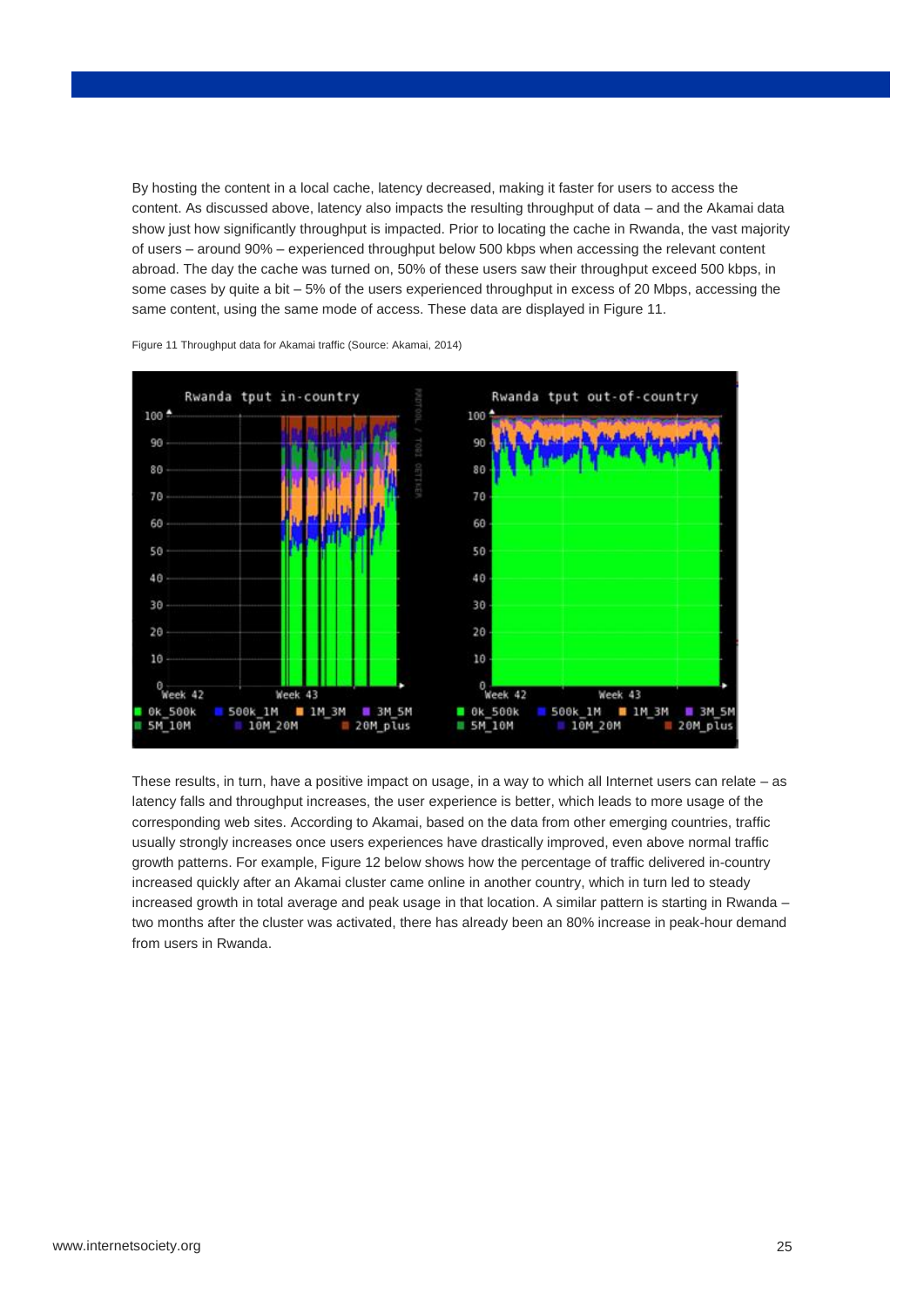

<span id="page-25-0"></span>Figure 12: Impact of Akamai cluster on traffic in-country (NOTE not Rwanda) (Source: Akamai 2014)

Together, the data in Rwanda show that hosting content locally is beneficial to all parties. ISPs save money from not having to 'import' the traffic from Europe or the USA over relatively expensive international links, which will in turn lower the latency of accessing content. As a result, users will experience much quicker response and throughput from accessing websites that are hosted locally, leading them to increase their usage accordingly. Finally, as a result of more usage the content providers will receive more traffic for their websites, helping them to realise the benefits of the content that they have developed, whether that is advertising revenue, brand awareness, or subscribers. This, in turn, helps to improve the entire Internet ecosystem, helping the country to realise the benefits of the ambitious government goals for the digital economy.

We now investigate the particular issues that are curbing the development of local hosting as an attractive option, divided into the three environmental categories identified above.<sup>22</sup>

#### **Economic / Business Issues**

Providing local web-hosting services that match the needs of the growing local content industry is necessary to compete with the international hosting providers that are hosting Rwandan content today. Recognising and responding to the different storage needs for different local Rwandan content and businesses is the first step, which can potentially shift the comparative advantage in favour of local web hosting services. As discussed previously, there are a significant number of small websites in Rwanda today, whose needs are met by website aggregators, alongside some larger ones who arrange their own hosting.

The required storage capacity of a website is fundamentally related to its design and the type of content. Websites based on pure text can often be measured in terms of Megabytes (MBs), while websites that contain videos and high definition pictures require capacities in the scope of multiple Gigabytes (GB),

-

 $^{22}$  As noted below in Box 3, the Internet Society does not support proposals to require local hosting of content, and our identification of issues here, and our recommendations below, should not be read in support of such proposals.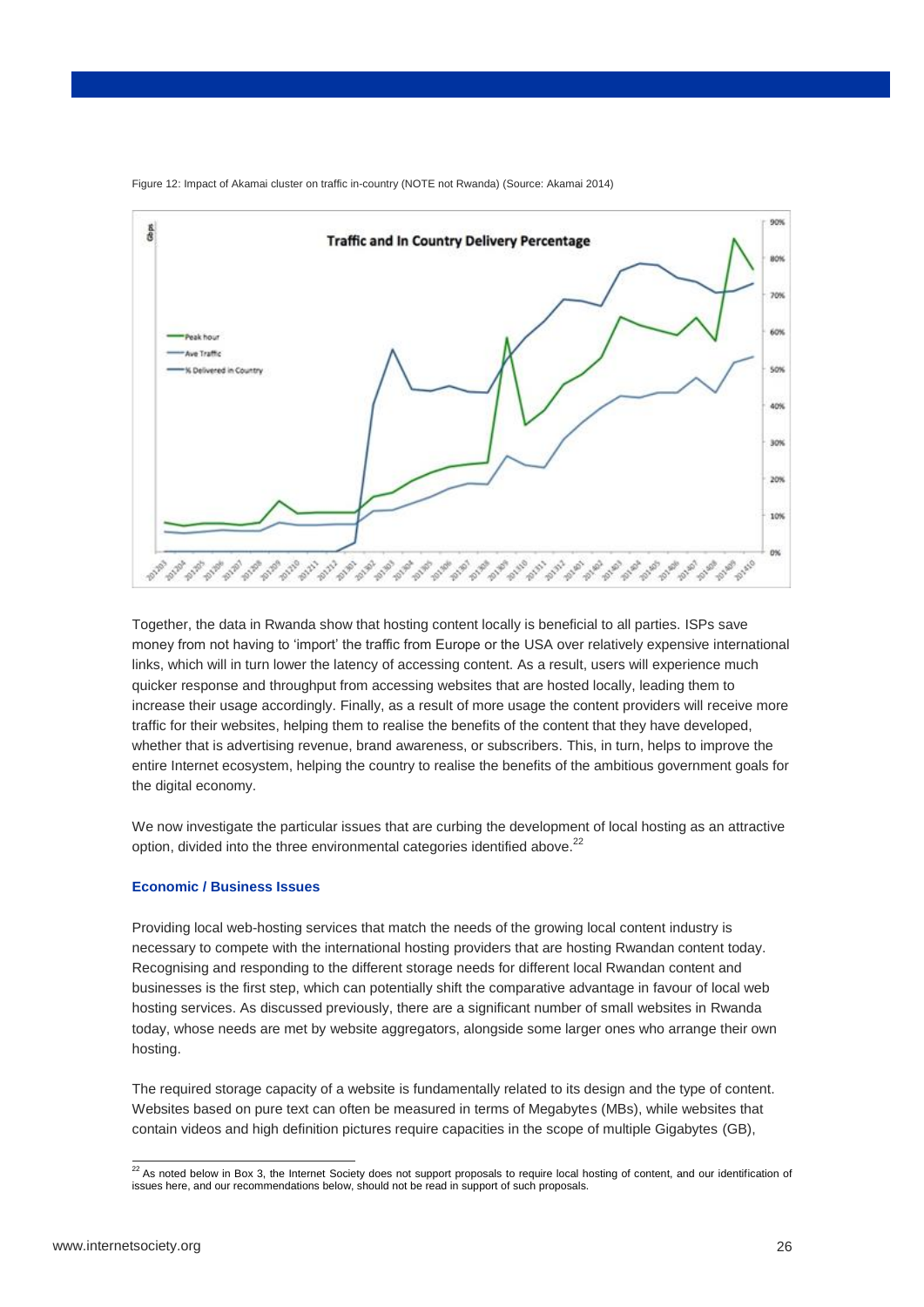depending on whether or not those videos are embedded, provided as links or if they are stored on the server. By way of example the Internet Society website, www.internetsociety.org, hosts video, maps, data sets, and archives, and currently requires around 7-8 GB of disk space.

Based on the data that we have accumulated, content providers in Rwanda are using very large, or unlimited hosting packages in Europe or the USA – for instance, one company reported a package for USD 49.99 per year for up to 150GB of capacity, compared to one offer in Rwanda for 50GB of capacity for RWF 650,000 (USD 944). However, it is also clear from the data we received that most Rwandan websites currently do not require near 50GB of capacity. Rather, smaller capacities such as a package for websites under 2GB for RWF 60,000 (USD 87) per year may be more appropriate for many local Rwandan websites.

We believe it is important for content developers to consider not just the cost of local hosting, but also the impact of local hosting on the usage of their website, particularly given that lower latency improves customer experience and can encourage increased website use. However, it is equally important for hosting companies to provide packages based on the needs of local content providers, as a first step in minimising the economic incentives of hosting abroad. As discussed above, with the right offer, website developers may be willing to pay a reasonable premium to host in Rwanda, in order to benefit from the impact of reduced latency and increased throughput on usage.

#### **Technical / Skills Issues**

Based on our findings, Rwanda has a significant head-start in its potential to increase the availability of local content – more than one data centre for hosting (with at least one additional data centre reportedly being planned), and a long-standing and professional IXP that enables the ISPs and data centres to efficiently exchange traffic. Nonetheless, Rwandan website developers raised questions about the level of service and reliability provided by local data centres in comparison with those abroad, as well as the level of local hosting technical skills. In this regard, it is important to separate actual from perceived issues, in order to remove negative perceptions while addressing the actual issues.

It is important that the data centres advertise their support services, such as security, resilience, backup power, and the availability of backup staff at nights and weekends, and ensure that they meet the demands of customers. Further, the skill-set at every layer of data centre operations is important, including the physical infrastructure, operating systems, and software/applications. Potential customers must be aware of and recognise existing skills while any remaining gaps in skills are filled in the longer term. Finally, to address on-going concerns, it is important for Rwandan data centre providers to highlight or augment their customer service, reliability, and technical skills.

From a capacity-building point of view, there is no formal strategy to develop the skill sets required in the relevant domains. To date, local networking knowledge is concentrated where educational efforts have already been made, such as with the local Cisco Academy. On the other hand, some local experts also note that skill sets relating to cyber security, system administration, and data centre management could be further enhanced and more broadly distributed. This gap needs to be addressed with a sound capacitybuilding strategy and programme.

#### **Legal / Policy Issues**

In general, the legal issues of concern to content providers include two related aspects – first, the laws covering liability for the content available on websites, and second, the level of uncertainty as to how the law is applied, or how any gaps in the law are addressed. This is important for the developers of content,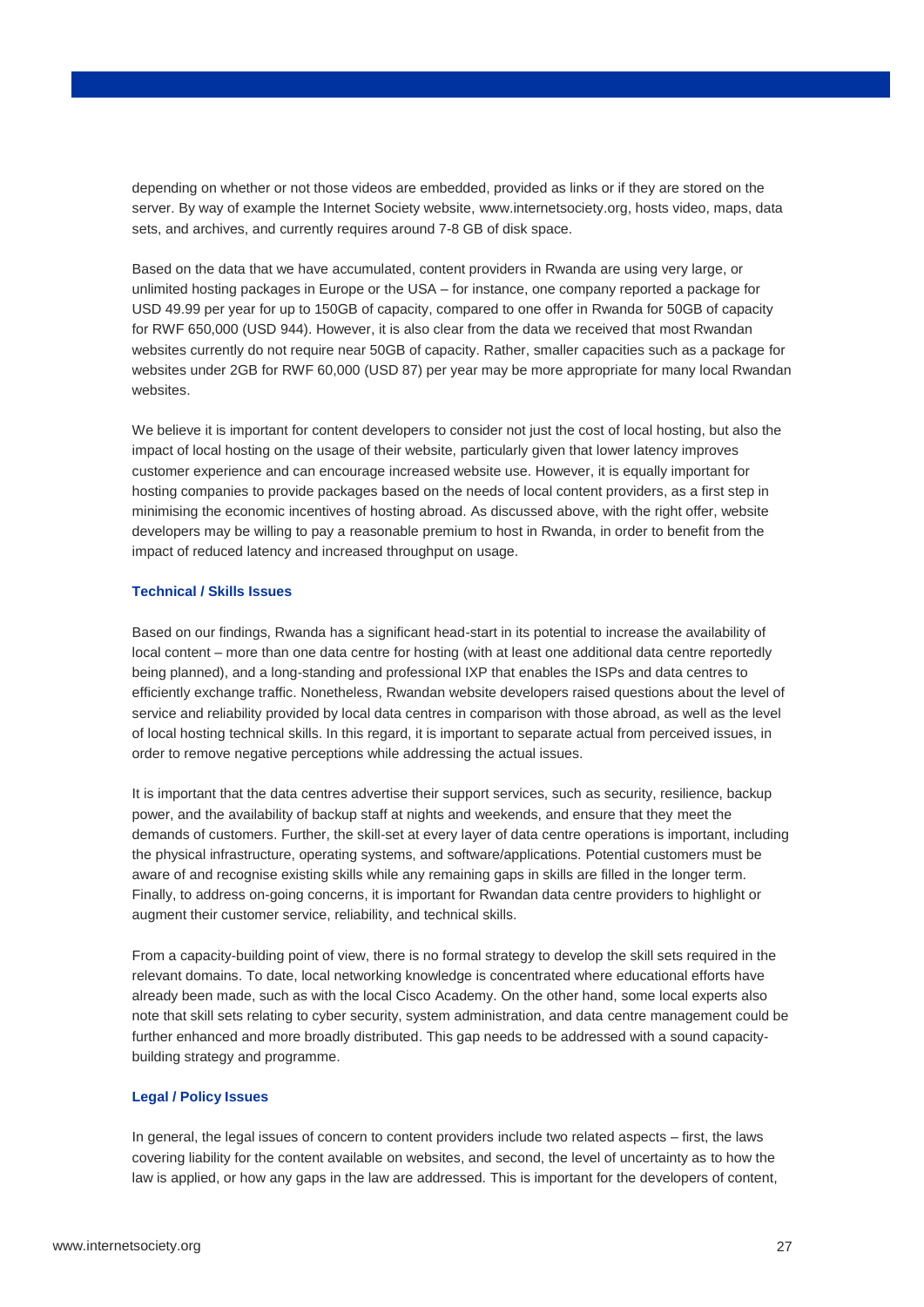and also for so-called intermediates that aggregate and/or distribute third-party content, such as blogs or videos.

In many countries, existing speech laws may have gaps, and there may be further gaps in applying those laws to online content. Furthermore, any uncertainty about the laws may be more harmful than the laws themselves. In other words, legal uncertainty constitutes a significant barrier to entry and integration for both content and hosting providers and any business that prefers to manoeuvre through a country's existing legal system than having to deal with an ambiguous legal framework. This may be particularly true for international companies who may be deciding where to place content caches or servers, and need to understand the laws regarding their liability.

In Rwanda specifically, stakeholders raised no legal or policy issues as a specific barrier to hosting locally relevant content. Rwandan content developers expressed clarity in their understanding of legal issues with regard to any speech limitations, and any corresponding licensing or regulatory requirements. Further, the existing presence of a GGC and an Akamai cluster exhibits interest in Rwanda by international CDNs, and entry of new data centres demonstrate that legal or policy issues do not appear to act as impediments to hosting of locally relevant content.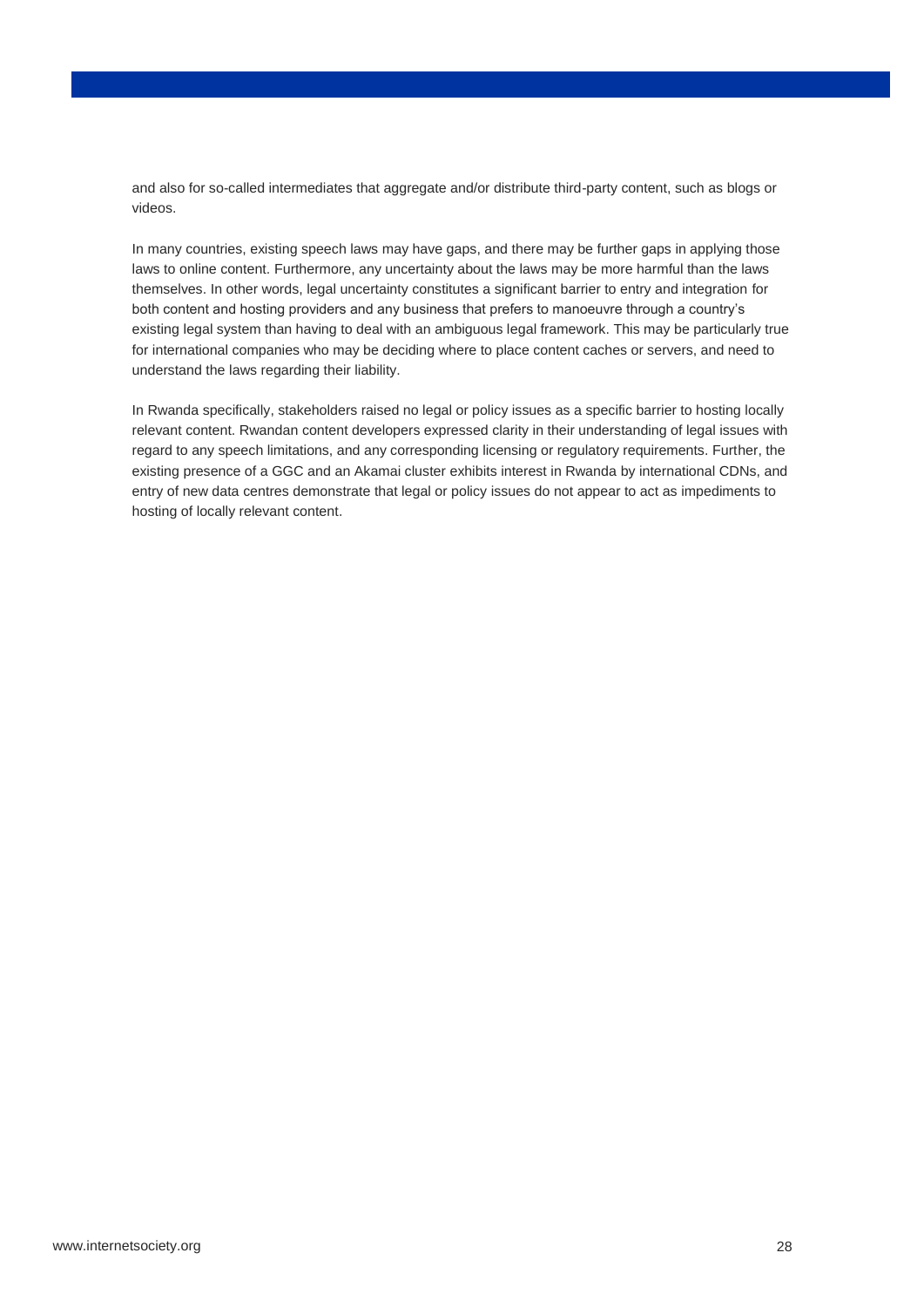## Recommendations

In this section we provide recommendations for improving the enabling environment for hosting content locally. While the recommendations are based on the circumstances that we studied in Rwanda, we believe that they are widely applicable to other similar markets where websites are hosted outside the country. As noted below in Box 3, we believe the focus for stakeholders should be on creating an enabling environment that fosters local hosting as a practical option, rather than imposing measures that artificially require it. We divide our recommendations into the three dimensions of the enabling environment – first, however, we provide some overall recommendations.

### General Recommendations

Having identified local content hosting as a concern, it is important for stakeholders to communicate with each other in order to reach a common understanding of the issues and identify solutions. As discussed above, in Rwanda, the MyICT organised a Local Content Forum at the beginning of our project, bringing together the key stakeholders for a frank discussion to identify the key issues, and identify perceptions that may no longer be relevant. The Ministry also included content localisation on the agenda of its Smart Rwanda Days programme on 2-3 October 2014, bringing further local, regional, and international attention to local hosting issues.<sup>23</sup> Stakeholders have reported that these events were instrumental in bringing a new understanding of and attention to the issues, and generated strong interest in developing solutions to increase local hosting of content in Rwanda. The continuation of such forums and other opportunities for stakeholder dialogue, awareness-raising, and solution development would be of further benefit.

In addition, we have identified that a critical element of the process is to collect data to understand the extent of the problem, estimate the benefits from addressing the problem, and measure the impact of solutions. There are two categories of such measurements. The first are general measurements, which can be taken at the IXP, for instance, in order to regularly measure latency and throughput for websites hosted at home and abroad, and changes as the websites move. The second are specific measurements, which show how much traffic is generated by websites, and how this changes as websites are hosted locally. The latter measurements can only be taken by ISPs and website operators, but can be aggregated and analysed by a third party (a role that the Internet Society took in in this study). Furthermore, training in, and broader implementation of, measurement techniques and tools would assist stakeholders, including ISPs and content developers, in assessing and managing the technical and economic dynamics of content hosting and related opportunities.

Finally, we believe strongly that it will be important to maintain on-going engagement within the industry and stakeholder community in order to implement the recommendations, provide on-going feedback, and measure the benefits of the results. It is particularly critical to be able to reach all parts of the service chain – we found, for instance, that website aggregators play a critical role in the hosting decisions for the clients, who in turn may not have been aware of where their content was physically located. All parties must understand the status quo in order to begin the process of implementing solutions.

### Economic / Business Recommendations:

The price comparison of web hosting services in Rwanda and global competitors shows that hosting is typically cheaper abroad.

 $\overline{a}$  $^{23}$  Se[e http://smartrwandadays.rw](http://smartrwandadays.rw/) for the Smart Rwanda Days 2-3 October 2014 programme and video archive.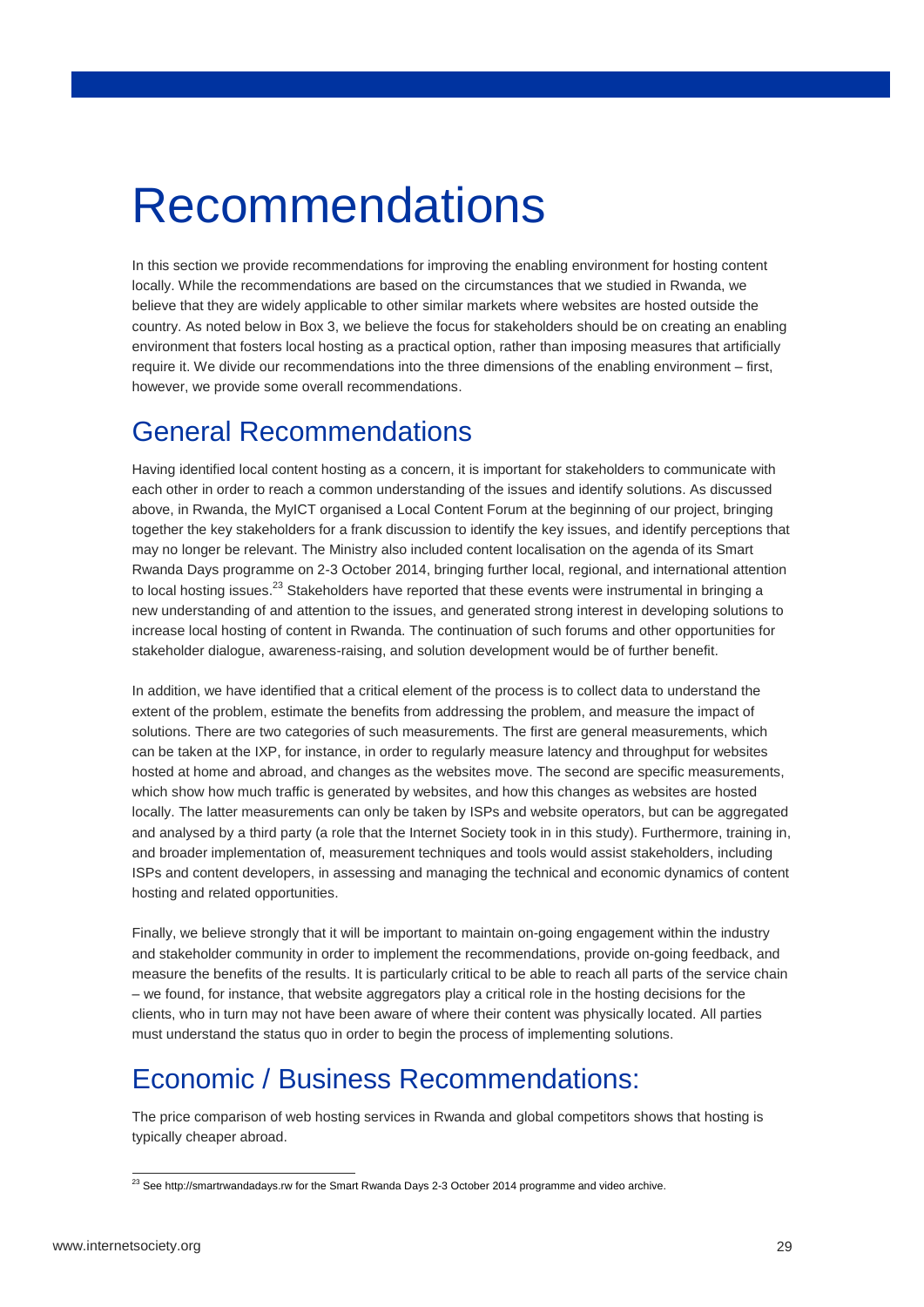Local hosting services are not able to compete with large international competitors that benefit from significant economies of scale. However, international hosting services are often designed around the concept of low prices for high volumes, which may not suit the needs of smaller local content providers. Tailoring local hosting services to the needs of smaller website developers and content providers allows for a more efficient use of storage space that has the potential to compete with the large-scale solutions offered by international competitors.

However, for many of the smallest websites, the hosting decisions are made by aggregators who take advantage of bulk discounts abroad to pass on low prices. Local hosting packages targeted at these aggregators may help to bring back small websites in bulk. Ultimately, in order to benefit from the growing wave of local content development, local hosting providers will need to tailor their product and marketing strategies to attract the burgeoning number of small to mid-sized Rwandan websites. Low-cost trial offers, including for local mirroring of internationally hosted content may help to build momentum and market confidence. As discussed below, government policy may play a role here as well.

Finally, it is important that Rwandan content providers balance any savings of hosting abroad with the impact on performance. As discussed above, latency, and the corresponding impact on throughput, can significantly degrade the user experience, and limit usage of higher-bandwidth audio and video services. Hosting websites locally can also help to promote more innovation, as the members of kLab, an innovation hub in Kigali, and other entrepreneurs could take advantage of local hosting to increase the performance of their new innovations.

### Technical / Skills Recommendations

It is important that local data-centre and hosting providers meet the demands of content developers in terms of service provision and also advertise their existing and new capabilities widely. At the same time, in order to help meet industry-demanded service levels, partnerships with government or industry bodies will be critical to ensuring that the training for data-centre employees is complete and up-to-date. This will include building and maintaining skills in managing the physical requirements, operating system needs, and software/application layers of data centre service operations, as well as skills in providing customer service to customers hosting their data.

### Policy / Legal Recommendations

In general, policy or legal issues can have a significant impact on decisions of where to host content. Policy issues may impact the decisions on where to host content both in terms of potential liability for making sensitive content available, and in terms of impacting the cost of hosting content,

Legal issues do not appear to present an obstruction to local content hosting in Rwanda, and we note that there is pending legislation on limits to intermediary liability. Further legal clarity on intermediary liability issues could strengthen the existing legal environment in Rwanda and produce incentives and certainty.

Governments may have a legitimate role in helping to meet the economic and technical demands for hosting services in their countries. For instance, to the extent that hosting costs are higher in a country because of external factors, such as taxes on equipment, or higher costs of power, the government may be able to lower taxes and/or provide subsidies in order to help data centres match, or at least approach, the prices abroad. Similarly, as described in the previous section, the government can take a role in supporting the training needed to operate a data centre.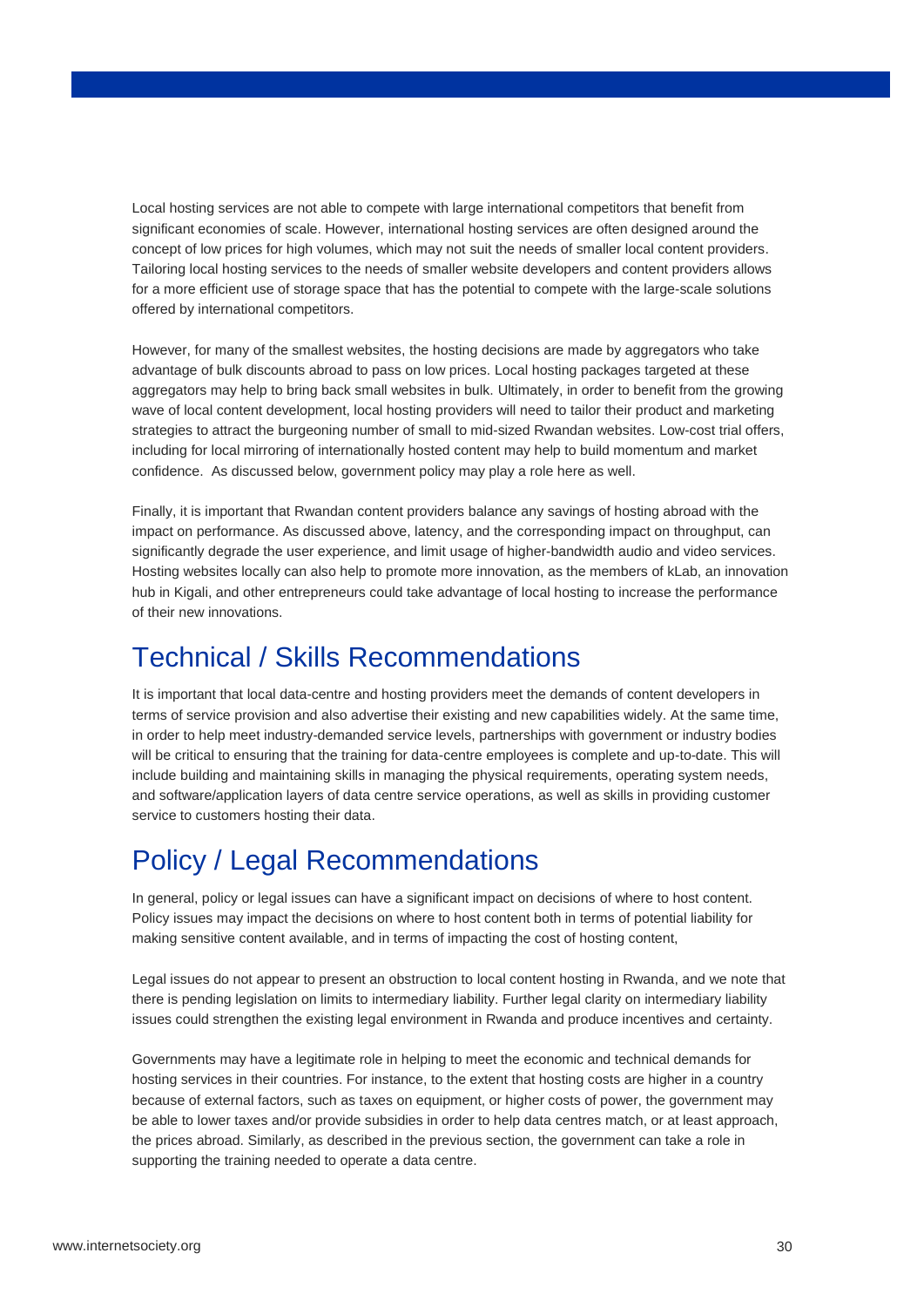Finally, governments can help to stimulate the content hosting market, and help to create scale, by hosting websites for government services locally. Further efforts to promote the development and local hosting of content by government, as well as by business and individuals, will help boost the overall Internet ecosystem and the value proposition for citizens yet to go online. In addition, we also saw in Rwanda how the government, in conjunction with industry bodies, can play a crucial role in convening stakeholders to raise awareness of local hosting issues, as well as helping to find a solution to gather and disseminate data on an on-going basis in order to understand the industry and how it is changing.

#### **Box 3: Local Content Hosting: Focusing on the Enabling Environment**

One of the benefits of an open, global Internet is the ability for companies, entrepreneurs, and individuals to benefit from globally available technology and services, regardless of their location. In the evolution of Internet markets around the world, a common development path has included initial growth in access networks, with most content sourced from abroad, followed by growth in local data hosting infrastructure and services.

The availability of international services and platforms, including hosting services, provides necessary and beneficial opportunities to develop and make available content aimed at local markets, especially in countries where similar local services are not available. In the case of Rwanda, the availability of international hosting services has helped facilitate the development of innovative Rwandan content and services that may not have otherwise been possible.

While local content hosting is a key element for creating a vibrant local Internet economy, the focus for policymakers, companies, and content entrepreneurs, should be on creating an enabling environment that will incentivise local hosting and service development and thereby offer content providers a local choice, rather than imposing measures that artificially require local hosting. Such an environment is the focus of this paper.

We note that, partly in response to recent revelations about surveillance and concerns about privacy, some governments have proposed rules to require data localisation in their countries. The Internet Society does not support such proposals, and this paper should not be viewed in that light. Rather, we seek to highlight the benefits for the ecosystem in creating incentives for content providers to choose to host their content locally in order to improve performance and increase usage.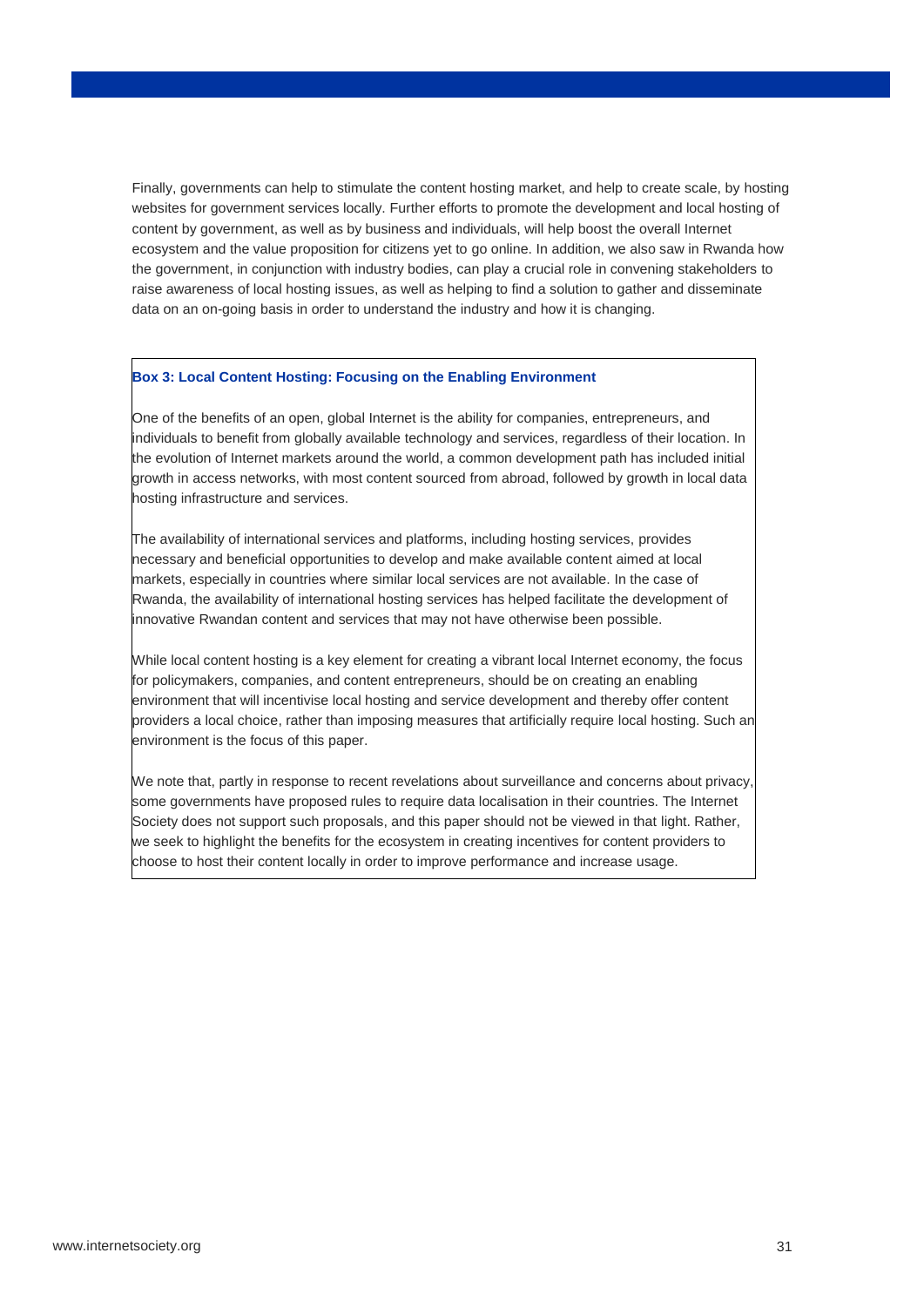# **Conclusion**

The importance of locally relevant content is well established, and the aims of Internet development work are shifting from a pure focus on maximising the availability and affordability of Internet access to increasing the local content that will further promote adoption and usage. We agree that this shift in focus is necessary; however, we believe that these initiatives must be part of a more holistic support for the wider Internet ecosystem.

While content developers should have choice in where to host content, practical options for local hosting are often limited in developing countries. As such, it is important to consider the enabling environment and infrastructure for local hosting and content delivery in order to ensure that locally relevant content is not only available, but also more readily accessible through local hosting centres. This is not to say that local hosting should be the only option, but rather that its availability will provide a beneficial choice for content producers alongside global options.

The lack of locally hosted content can have significant impacts on the entire Internet ecosystem in a country. First, accessing any type of content abroad can be very costly for ISPs, and therefore, international links are often under-provisioned, resulting in slow access times that limit usage. Second, these increased costs for accessing international content are passed on to users, with high prices acting to limit usage. Finally, these limits on demand will, in turn, restrict the creation of further Internet content, keeping the entire eco-system underdeveloped.

We developed this study using Rwanda as an in-depth case study in partnership with the MyICT in Rwanda along with the major government and business stakeholders in the country. As a result, we received data and insights that were critical to developing the analysis and recommendations in this paper.

The stakeholders in Rwanda indicate that content is hosted abroad predominantly in order for the content provider to save money: data centres in Europe and the USA are able to offer greater hosting capacity at a lower cost. A number of content providers also indicated that concerns about service provision from local hosting providers were also a factor in their choice to host local content abroad. On the other hand, unlike in some countries, no content providers indicated that their decision to host content outside Rwanda was based on legal or policy issues in Rwanda, an endorsement validated by Google's decision to host a cache in Rwanda several years ago, and Akamai's recent decision to do the same.

The data provided by the industry confirmed that cost was a driver in decisions to host content abroad. Further, the data revealed that the rational economic decision of the content providers was imposing a disproportionate cost on ISPs who paid the transit costs to bring the content back to local users. For instance, one of the larger Rwandan websites saved USD 111 per year by hosting abroad, but in doing so triggered a cost of USD 13,500 for ISPs for bringing the content back to Rwanda, a sum likely limited by relatively low usage.

In addition, there are hundreds of smaller websites being hosted abroad serving users in Rwanda, but whose traffic flows are so small that the cost imposed on the ISPs is negligible. One reason that the data flows may be small, however, is that hosting abroad significantly increases the latency of accessing the websites, which, in turn, significantly decreases the throughput. The recent availability of a cache of Akamai content in Rwanda reveals the significant increases in performance that result from making content locally available. In turn, this will increase page views, as users take advantage of the faster performance, and this will increase the amount of traffic for these smaller websites.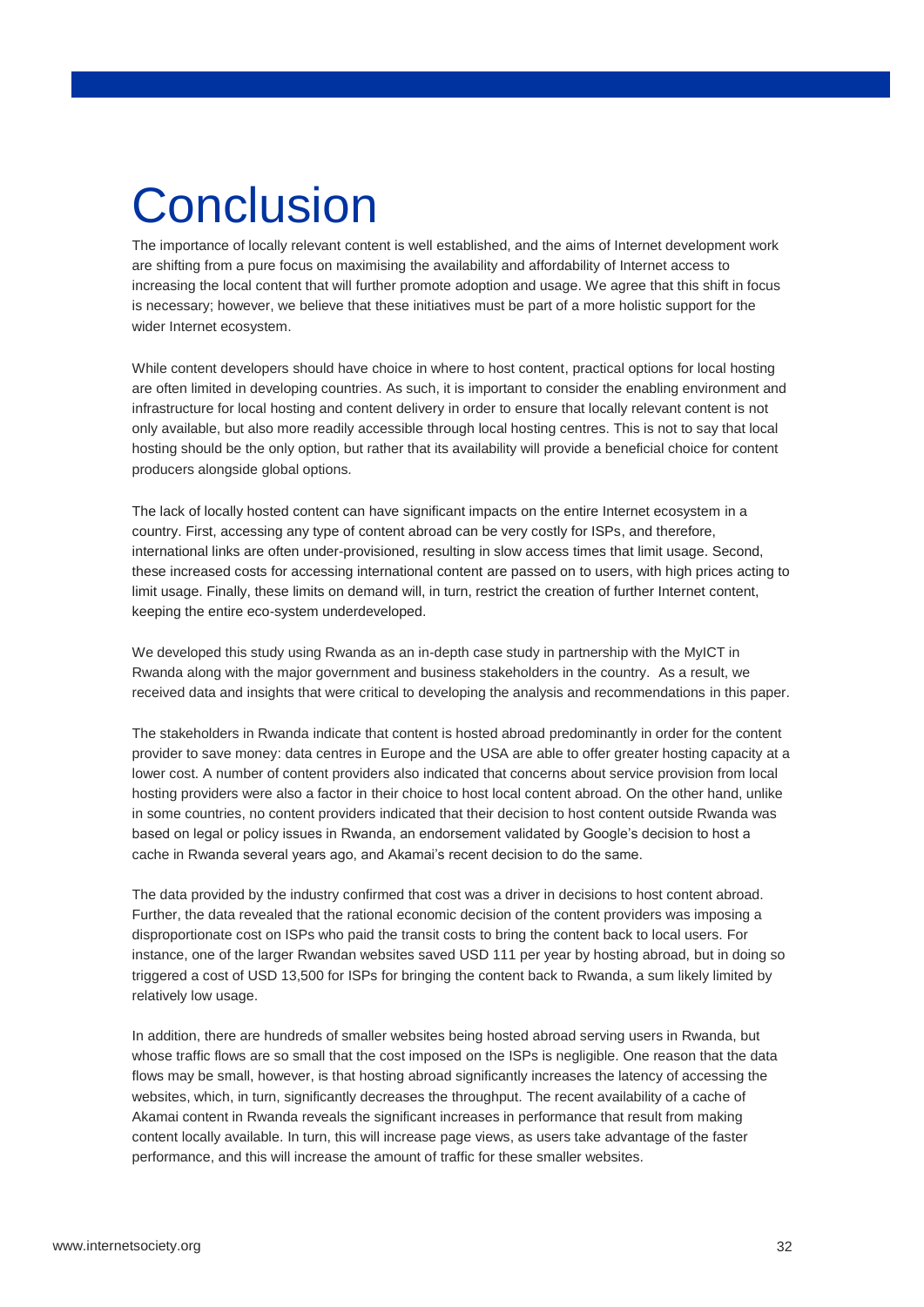We provide the following recommendations to improve the enabling environment for hosting content locally. While based on the environment we studied in Rwanda, we believe that they are widely applicable to other similar markets.

- *General recommendations.* We recommend that stakeholders conduct regular local content forums in order to generate discussion about why content is not hosted locally. These forums can be useful to clear up any misconceptions regarding concerns that have already been addressed, as well as identify the remaining issues that must be addressed to increase local hosting. In order to bolster these discussions, increasing the amount of data that is gathered and made available is important, both to identify issues and track progress as changes are made.
- *Economic/business recommendations.* It is important for local hosting providers to tailor their hosting services to the needs of the local content providers, including notably aiming at the smaller content producers and websites, many of whom may work through aggregators who choose where to host content. Further, it is important for the content providers to not just focus on cost, but also the performance benefits available by hosting their content locally.
- *Technical/skills recommendations.* It is important that the data centre providers meet the service provision demands and requirements of content producers and also advertise their existing and any new capabilities widely. At the same time, partnerships with government or industry bodies can help to ensure the training for data-centre employees is complete and up-to-date will be critical to help meet industry-demanded service levels.
- *Policy/legal recommendations.* Content providers are sensitive to laws or regulations that can result in government intervention based on their content or their customers' content; uncertainty about how laws are enforced is also harmful to attempts to host content locally. These issues were not found to be a determining factor in Rwanda, but are important for other countries to consider as they seek to increase locally hosted content. On the other hand, governments may have a role to play in hosting local content forums, promoting content development, gathering relevant data, and addressing any economic/business or technical/skills issues that are identified.

The implementation of these recommendations will be an important step to increasing the amount of locally hosted content, which will in turn increase usage of the content, while also lowering the cost of its delivery. This is a first, and necessary step, in starting a cycle of growth that will increase the amount of content that is generated and develop a thriving local Internet ecosystem. We look forward to working with the Government of Rwanda to help implement these recommendations and report the results, and also look forward to assisting others in similar efforts.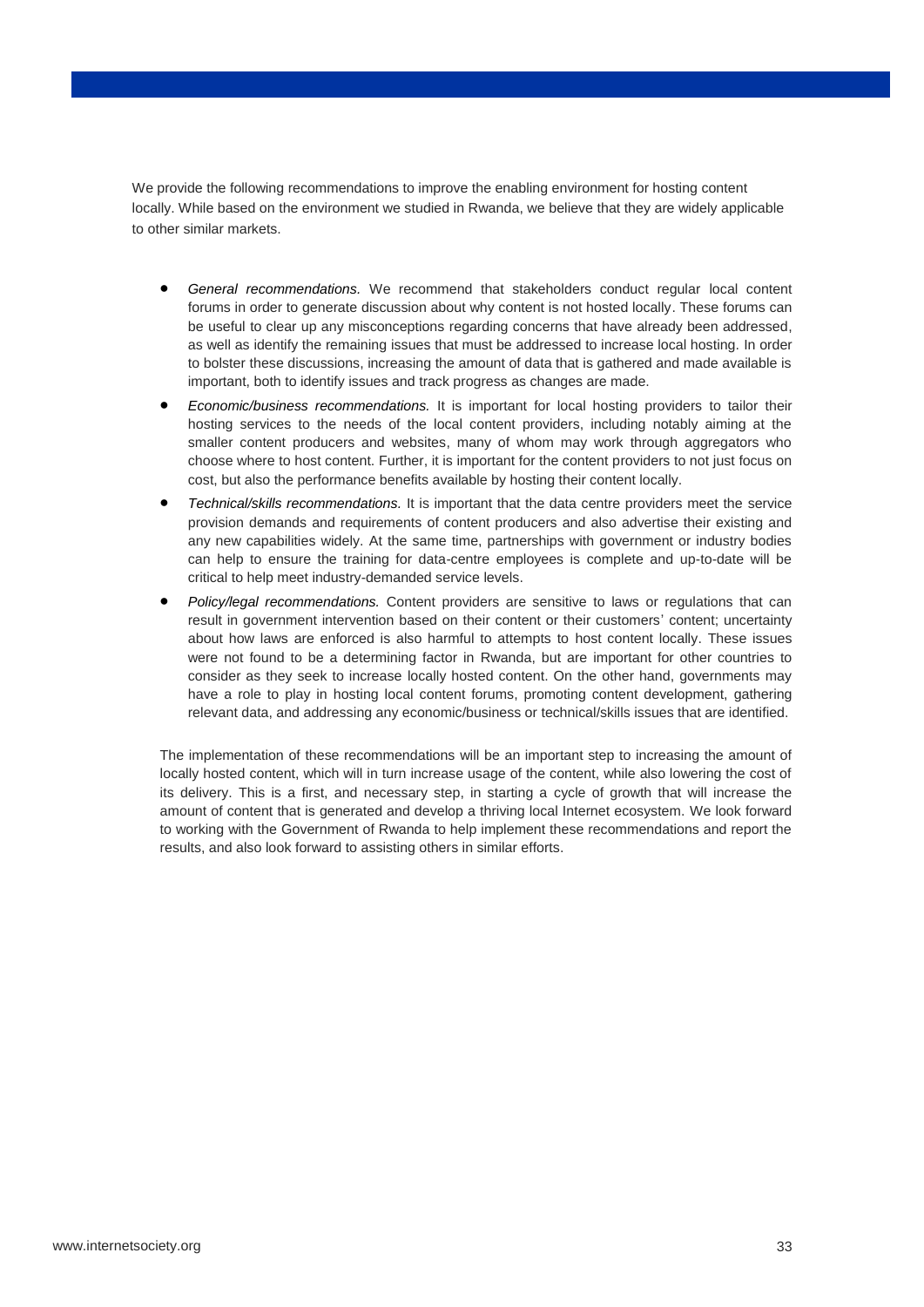## Annex: Acknowledgements

Without the assistance and leadership of the Minister of Youth and Information and Communication Technology, the Hon. Jean Philbert Nsengimana, this project would not have been possible. We would also like to thank his team, who assisted us throughout the project, as well as other key senior stakeholders listed below. In addition, we received significant assistance from participants in the Local Content Forum of 9 June 2014, and the Smart Rwanda Days workshop on Content Localisation held on 2 October 2014 as well as a range of individuals from the private sector, public sector, and technical community that generously gave their time to be interviewed for this study. We would additionally like to thank a number of our colleagues at the Internet Society for their support and insights.

| <b>Name</b>                   | <b>Title</b>                                                                       |
|-------------------------------|------------------------------------------------------------------------------------|
| Hon. Jean Philbert Nsengimana | Minister of Youth and Information and Communication<br>Technology (MyICT)          |
| Didier Nkurikiyimfura         | Director General, ICT, MyICT                                                       |
| Patrick Rwabidadi             | Senior Technologist, ICT Applications and Content<br>Development, MyICT            |
| Kalema Gordon                 | Senior Technologist, E-Government Services<br>Coordination, MyICT                  |
| Paula Ingabire                | Ag. Head of ICT Department, RDB                                                    |
| Ghislain Nkeramugaba          | CEO, Rwanda Information and Communication<br><b>Technology Association (RICTA)</b> |
| Claudine Sugira               | Operations and Public Relations Associate, RICTA                                   |
| Eddy Kayihura                 | CEO, Broadband Systems Corporation                                                 |
| Sally Wentworth               | Vice President, Public Policy, Internet Society                                    |
| <b>Konstantinos Komaitis</b>  | Policy Advisor, Internet Society                                                   |
| Sofie Maddens                 | Senior Director, Global Engagement, Internet Society                               |
| Dawit Bekele                  | Regional Bureau Director for Africa, Internet Society                              |
| Michuki Mwangi                | Senior Development Manager for Africa & Middle East,<br><b>Internet Society</b>    |
| Jane Coffin                   | Director, Development Strategy, Internet Society                                   |
| Mat Ford                      | Technology Programme Manager, Internet Society                                     |